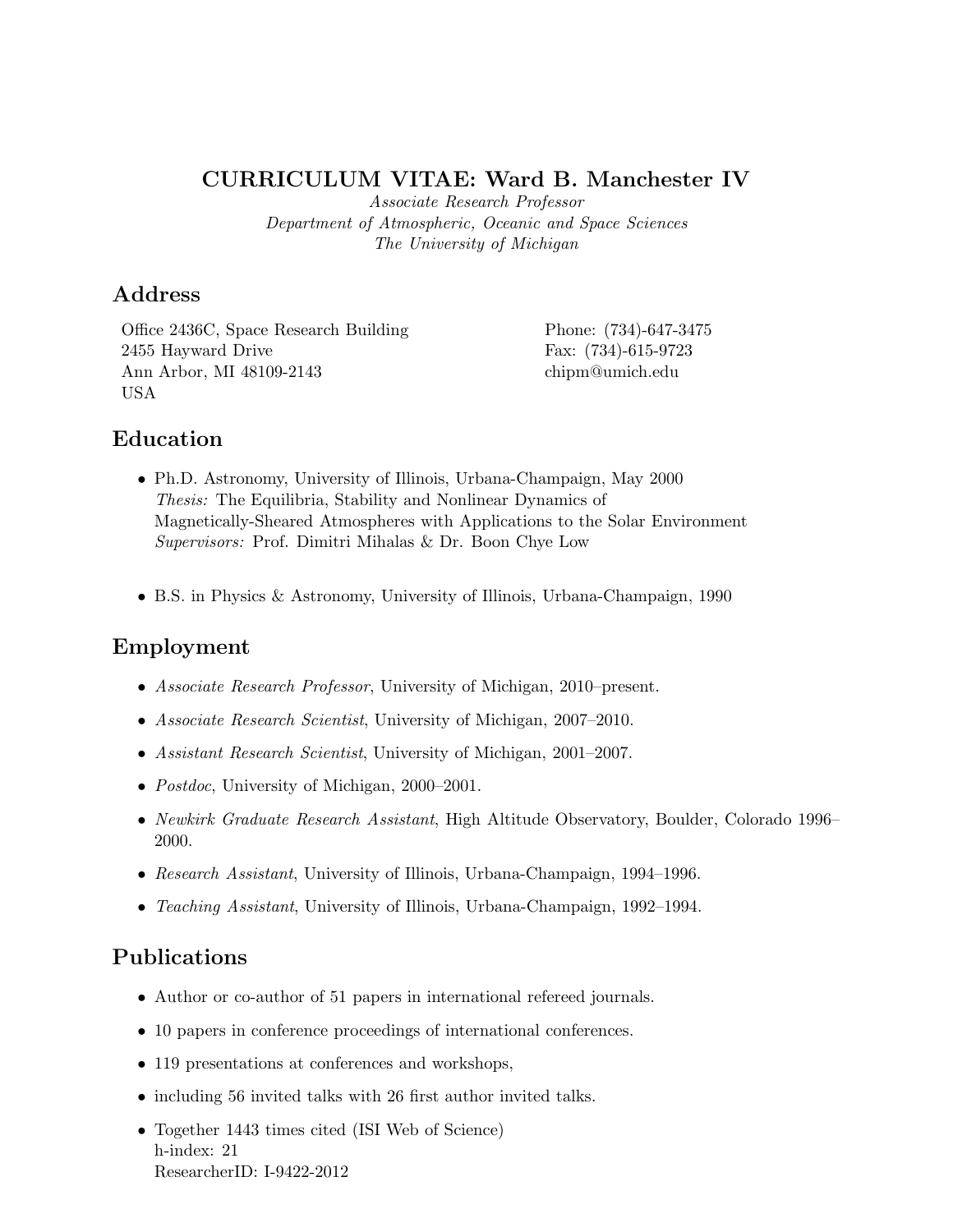## Awards & Recognitions

• 2010 Research Faculty Recognition Award, University of Michigan

# Adviser to PhD Students

- Meng Jin (University of Michigan) Thesis Defense: Spring 2014
- Fang Fang (University of Michigan) Thesis Defense: April 20, 2012
- Noé Lugaz (University of Michigan) Thesis Defense: November 10, 2006

# Membership in Scientific Societies

- American Astronomical Society
- American Geophysical Union.
- American Physical Society.

# Research Activity Highlights

My research interests concern solar magnetism and magnetic flux transport from the convection zone into the corona, and through the heliosphere. In this context, I have contributed to basic theory and modeling efforts with analytical work and large-scale numerical simulations. The topics that I am particularly interested in are: magnetic flux emergence, magnetohydrodynamic instabilities, coronal mass ejection (CME) initiation, propagation, and CME-driven shocks. Flux emergence was the topic of my Ph.D. thesis research, which demonstrated that the expansion of magnetic fields in a gravitationally stratified atmosphere naturally produces Lorentz forces that drive shear flows. These flows lead to the formation of highly energized coronal magnetic fields, which are observed to be at the epicenter of coronal eruptions. This work provides a fundamental explanation for shear flows, which for decades, have been prescribed as ad hoc boundary conditions in numerical models of CMEs, flares and filament eruptions. While at the University of Michigan, I have advanced this fundamental theory of CME initiation by simulating the eruption of both magnetic arcades and flux ropes by such self-induced shear flows. I have also simulated the propagation of CMEs from solar corona to Earth and Saturn, and in doing so discovered new aspects of CME interaction with the interplanetary medium including complex CME-driven shock structures.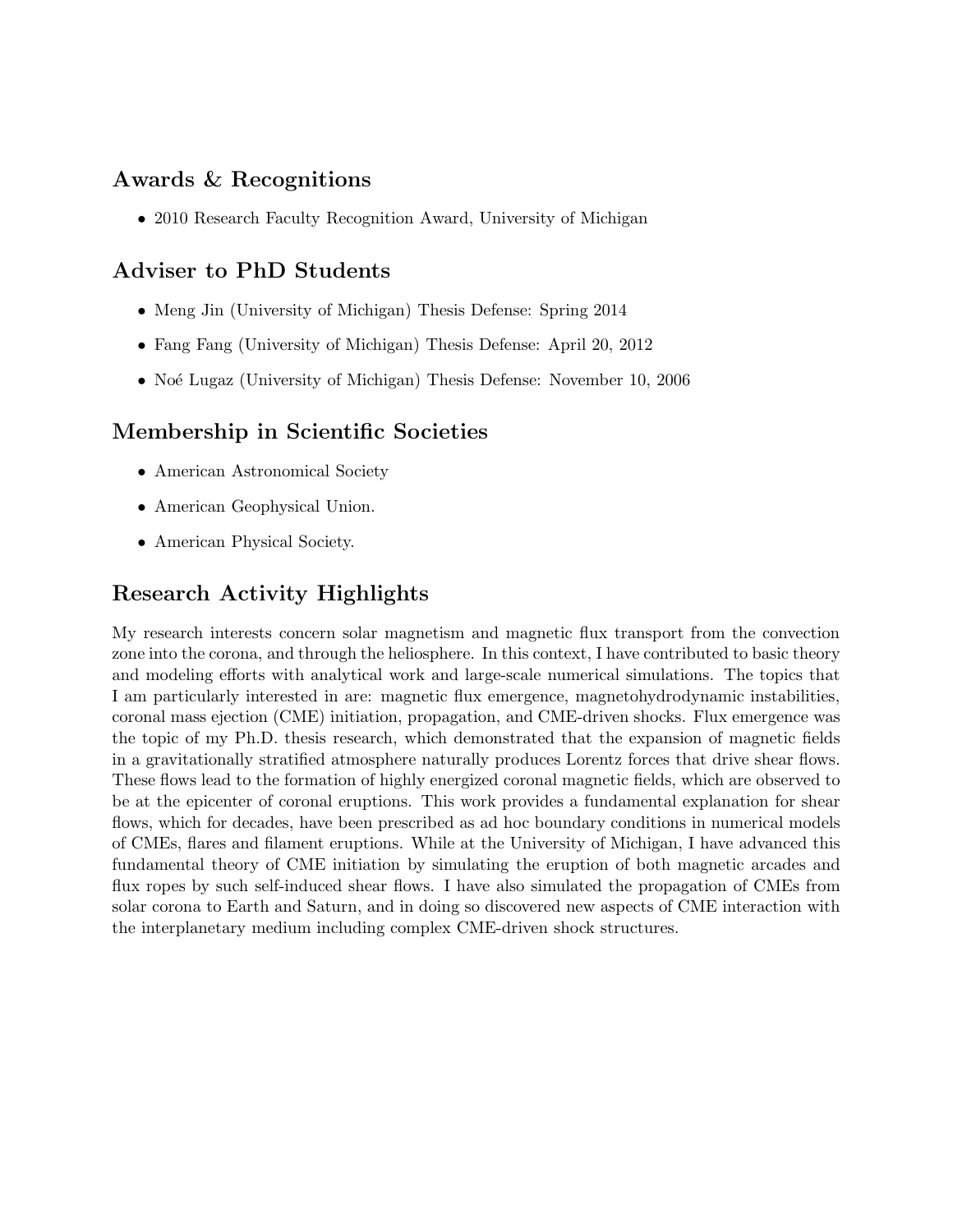# Publications

### Articles in Peer Reviewed Journals

- 1. Low, B.C., and Manchester IV, W., Equilibrium and Stability of Magnetostatic Atmospheres, I. Dungey Type Isothermal States, Astrophysical Journal, 528, 1026, 2000.
- 2. Manchester IV, W., and Low, B.C., Magnetostatic Atmospheres Possessing Identical Invariants of Ideal Magnetohydrodynamics, Physics of Plasmas, 7, 4, 1263, 2000.
- 3. Manchester IV, W., The Role of Nonlinear Alfvén Waves in Shear Formation During Solar Magnetic Flux Emergence, Astrophysical Journal 547, 503, 2001.
- 4. Manchester IV, W., Buoyant Disruption of Magnetic Arcades with Self-Induced Shearing, *Journal of Geophysical Research*,  $108(A4)$ ,  $A01162$ ,  $doi10.1029/2002JA009252$ , 2003.
- 5. Opher, M., Liewer, P., Gombosi, T., Manchester IV, W., DeZeeuw, D., Sokolov, I., and Toth,G., Probing the Edge of the Solar System: Formation of an Unstable Jet-Sheet Astrophysical Journal, 591, L61, 2003.
- 6. Roussev, I., Gombosi, T., Sokolov, I., Velli, M., Manchester IV, W., DeZeeuw, D., Liewer, P., Toth, G., and Luhmann, J., A Three-dimensional model of the solar wind incorporating solar magnetogram observations Astrophysical Journal, 595, L57, 2003.
- 7. Manchester IV, W., Gombosi, T., Roussev, I., DeZeeuw, D.L., Sokolov, I., Powell, K., Toth, G., and Opher, M. Three-Dimensional MHD Simulation of a Flux Rope Driven CME Journal of Geophysical Research, 109, A01102, doi:10.1029/2003JA010150, 2004.
- 8. Manchester IV, W., Gombosi, T., Ridley, A., Roussev, I., DeZeeuw, D. L., Sokolov, I., Powell, K., and Toth, G., Modeling a Space Weather Event from the Sun to the Earth: CME Generation and Interplanetary Propagation. Journal of Geophysical Research, 109, A02107, doi:10.1029/2002JA009672, 2004.
- 9. Gombosi, T., Powell, K., DeZeeuw, D., Hansen, K., Manchester IV, W., Ridley, A., Roussev, I., Sokolov, I., Stout, Q., and Toth, G., Solution Adaptive MHD for Space Plasma Simulations: Sun-to-Earth Simulations Computing in Science and Engineering, March/April 2004.
- 10. Manchester IV, W., Gombosi, T., DeZeeuw, D., and Fan, Y., Eruption of a Buoyantly Emerging Magnetic Flux Rope, Astrophysical Journal 610, 588, 2004.
- 11. Opher, M., Liewer, P., Velli, M., Bettarini, L., Gombosi, T., Manchester IV, W., DeZeeuw, D., Toth,G., and Sokolov, I., Magnetic Effects at the Edge of the Solar System: MHD Instabilities, the de Laval nozzle Effect and an Extended Jet Astrophysical Journal, 611, 575, 2004.
- 12. Sokolov, I., Roussev, I., Gombosi, T., Lee, M., Kota, J., Forbes, T., Manchester IV, W., and Sakai, J., A New Field Line Advection Model for Solar Particle Acceleration Astrophysical Journal 616, L171, 2004.
- 13. Manchester IV, W., Gombosi, T., DeZeeuw, D., Sokolov, I., Roussev, I., Powell, K., Kota, J., Toth, G., and Zurbuchen, T. CME Shock and Sheath Structures Relevant to Particle Acceleration Astrophysical Journal, 622, 1225, 2005.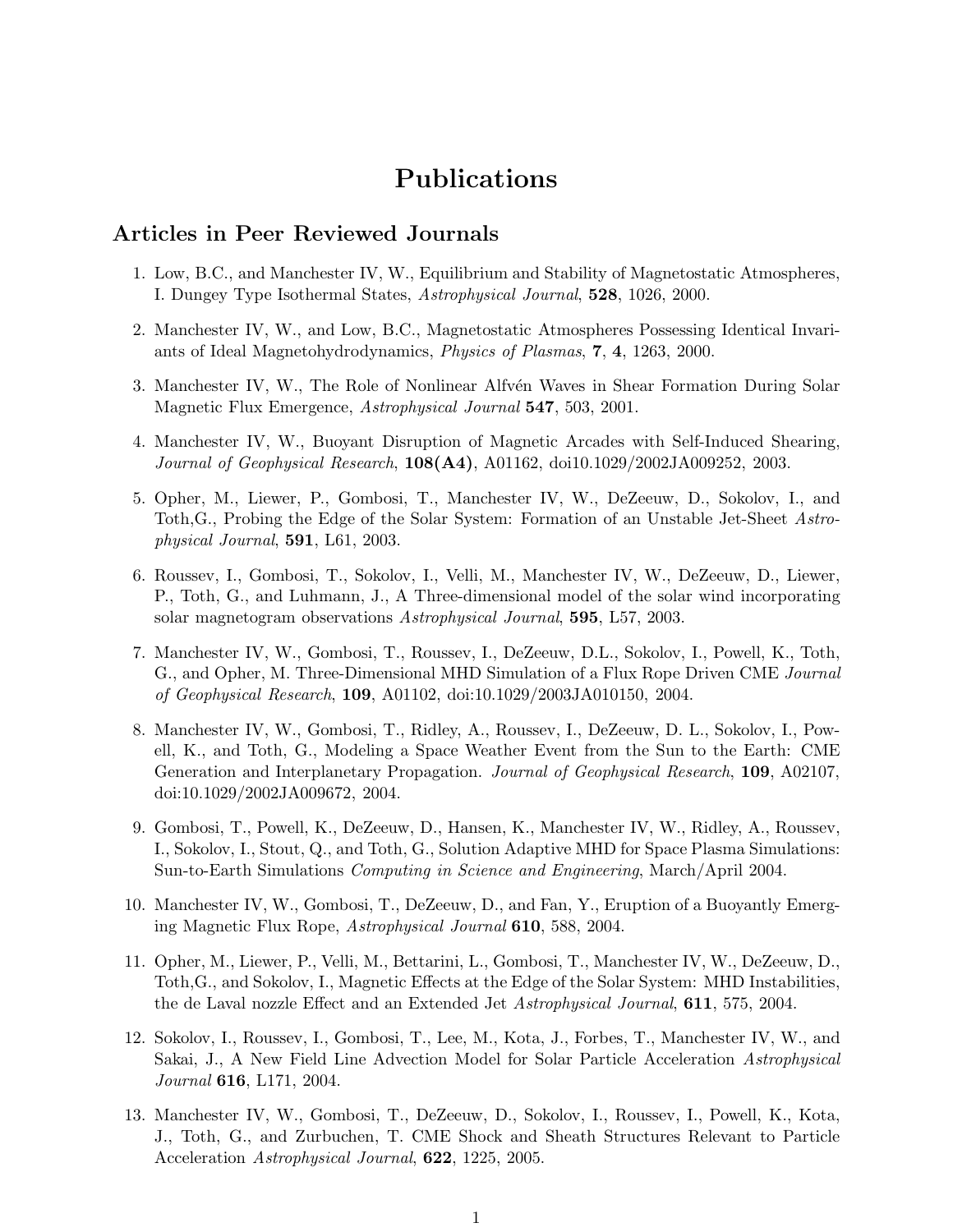- 14. Lugaz, N., Manchester IV, W., and Gombosi, T., The Evolution of CME Density Structures, Astrophysical Journal, 627, 1019, 2005.
- 15. Toth et al., Space Weather Modeling Framework: A new tool for the space science community, Journal of Geophysical Research, 110, A12226, doi:10.1029/2005JA011126, 2005.
- 16. Lugaz, N., Manchester IV, W., and Gombosi, T., Numerical Simulation of the Interaction of Two Coronal Mass Ejections from Sun to Earth, Astrophysical Journal, 634, 651, 2005.
- 17. Manchester IV, W., and Zurbuchen, T., Are High-Latitude Forward-Reverse Shock Pairs Driven by Over-Expansion? Journal Geophysical Research, 111, A05101, doi:10.1029/2005JA011461, 2006.
- 18. Manchester IV, W., Ridley, A., Gombosi, T., and DeZeeuw, D., Modeling the Sun-Earth Propagation of a Very Fast CME, Advances in Space Research, 38, 253, 2006.
- 19. Ridley, A., DeZeeuw, D., Manchester IV, W., and Hansen, K., The Magnetospheric and Ionospheric Response to a Very Strong Interplanetary Shock and Coronal Mass Ejection, Advances in Space Research, 38, 263, 2006.
- 20. Cohen, O., Sokolov, I., Roussev, I., Arge, C., Manchester IV, W., Gombosi, T., Frazin, R., Park, H., Butala, M., Kamalabadi, F., and Velli, M., A Semi-empirical Magnetohydrodynamic Model of the Solar Wind, Astrophysical Journal, 654, L163, 2007.
- 21. Manchester IV, W., and Zurbuchen, T., Reply to comment by P. Riley and J.T. Gosling on Are High-latitude Forward-reverse Shock Pairs Driven by Overexpansion?, Journal of Geophysical Research, 112, A07103, doi:10.1029/2007JA012272, 2007.
- 22. Lugaz, N., Manchester IV, W., Roussev, I., Toth, G., and Gombosi, T., Numerical Simulation of the Homologous CMEs From Active Region 9236, Astrophysical Journal, 659, 788, 2007.
- 23. Toth, G., DeZeeuw, D., Gombosi, T., Manchester IV, W., Ridley, A., Sokolov, I., Sun to Thermosphere Simulation of the October 28-30, 2003 Storm with the Space Weather Modeling Framework, Space Weather, 5, S06003, doi:10.1029/2006SW000272, 2007.
- 24. Liu, Y., Kasper, J., Manchester IV, W., Richardson, J., and Belcher, J., Determining the Magnetic Field Orientation of Coronal Mass Ejections from Faraday Rotation, Astrophysical Journal, 665, 1439, 2007.
- 25. Manchester IV, W., Solar Atmospheric Dynamic Coupling Due to Shear Motions Driven by the Lorentz Force, Astrophysical Journal, 666, 532, 2007.
- 26. Aschwanden, M., et al., Theoretical Modeling For the Stereo Mission, Space Science Reviews, 136, 565, DOI 10.1007/s11214-0006-9027-8, 2008.
- 27. Lugaz, N., Manchester IV, W., Roussev, I., and Gombosi, T., Observational Evidence of CMEs Interacting in the Inner Heliosphere Based on MHD Simulations, Journal of Atmospheric and Solar-Terrestrial Physics, 70, 598, 2008.
- 28. Cohen, O., Sokolov, I., Roussev, I., Lugaz, N., Manchester IV, W., Gombosi, T., Arge, C., Validation of a Global 3D Heliospheric Model with Observations for the May 12, 1997 CME Event, Journal of Atmospheric and Solar-Terrestrial Physics, 70, 583, 2008.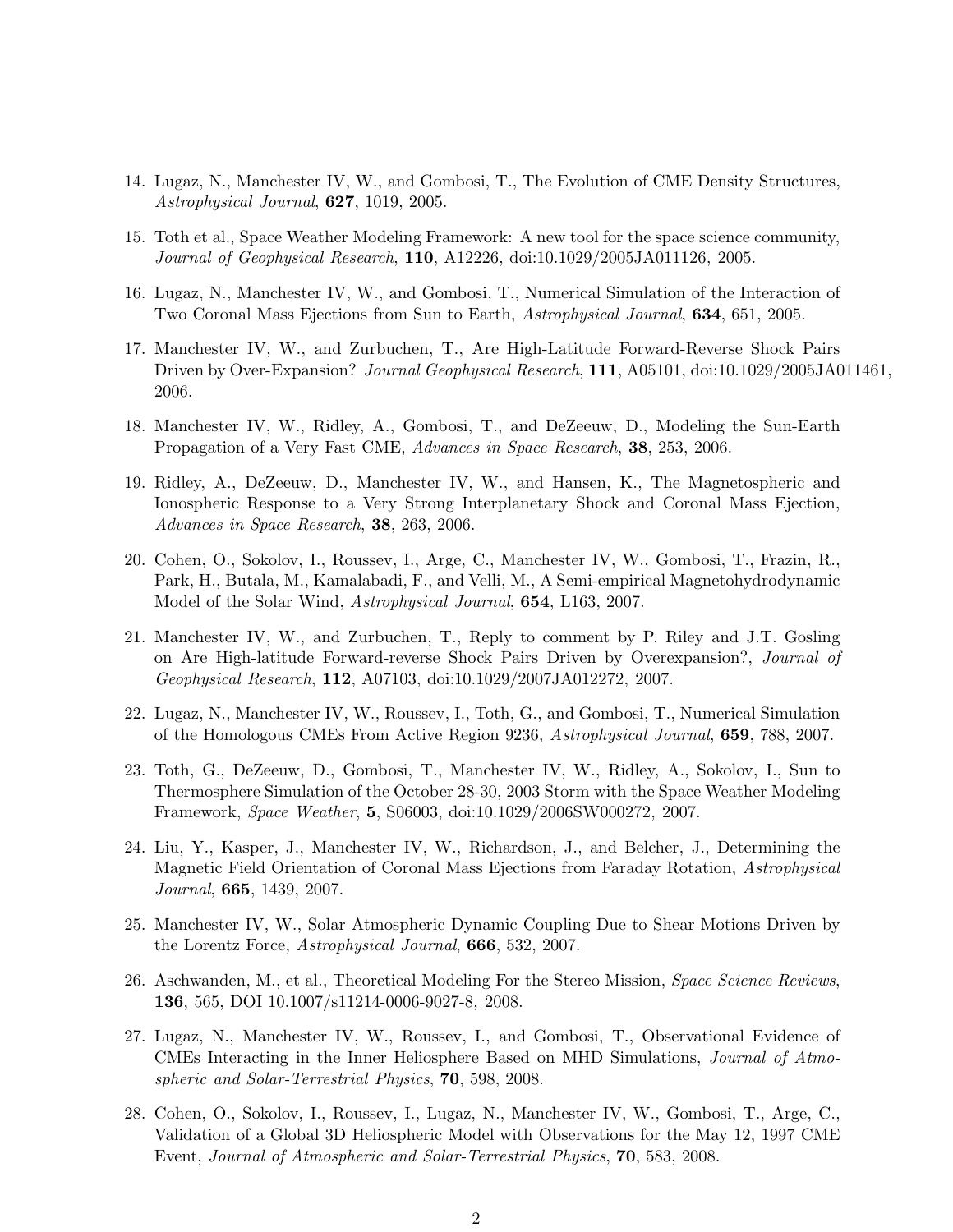- 29. Evans, R. M., Opher, M., Manchester IV, W., and Gombosi, T. I., Alfven Profile in the Lower Corona: Implications for Shock Formation, Astrophysical Journal, 687, 1355, 2008.
- 30. Liu, Y., Manchester IV, W., Richardson, J. D., Luhmann, J. G., Lin, R. P., and Bale, S. D., Deflection Flows Ahead of ICMEs as an Indicator of Curvature and Geoeffectiveness, Journal of Geophysical Research, 113, A00B03, doi:10.1029/2007JA012996, 2008.
- 31. Vasquez, A. M., Frazin, R. A., Hayashi, K. Cohen, O. and Kamalabadi, F., Combined Tomographic and MHD Analysis of the Solar Corona in the Period May 2005, Astrophysical Journal, 682, 1328, 2008.
- 32. Manchester IV, W., Vourlidas, A., Toth, G., Lugaz, N., Roussev, I., Sokolov, I., Gombosi, T., De Zeeuw, D. Opher, M., Three-dimensional MHD Simulation of the 2003 October 28 Coronal Mass Ejection: Comparison with LASCO Coronagraph Observations, Astrophysical Journal, 684, 1448, 2008.
- 33. Lugaz, N., Vourlidas, A., Roussev, I., Jacobs, C., Manchester IV, W., Cohen, O., The Brightness of Density Structures at Large Solar Elongation Angles: What is Being Observed by STEREO SECCHI?, Astrophysical Journal, 684, L111, 2008.
- 34. van der Holst, B., Mancheser IV, W., Sokolov, I.V., Toth, G., Gombosi, T., De Zeeuw, D.L., Cohen, O., Breakout Coronal Mass Ejection or Streamer Blowout: The Bugle Effect Astrophysical Journal, 693, 1178, 2009.
- 35. Frazin, R. A., Jacob, M., Mancheser IV, W., Morgan, H., Wakin, M.B., Reconstruction of CME Density From Only Three Points of View, Astrophysical Journal, 695, 636, 2009.
- 36. Jia, Y.D., Russell, C.T., Manchester IV, W., Cohen, O., Hansen, K.C., Combi, M. R., Gombosi, T., Study of the April 20, 2007 CME-Comet Interaction Event with an MHD Model, Astrophysical Journal, 696, L56, 2009.
- 37. Cohen, O., Kashyap, V. L., Drake, J. J., Saar, S. H., Sokolov, I.V. Manchester IV, W., Hansen, K. C., Gombosi, T., Interactions of the Magnetosphere of Stars and Close-In Giant Planets, Astrophysical Journal, 704, L85, 2009.
- 38. Cohen, O., Attrill, G. D. R., Manchester IV, W., Wills-Davey, M.J., Numerical Simulation of an EUV Coronal Wave Based on the February 13, 2009 CME Event Observed by STEREO, Astrophysical Journal, 705, 587, 2009.
- 39. Fang, F. Manchester IV, W., Abbett, W.P., van der Holst, B., Simulation of Flux Emergence from the Convection Zone to the Corona, Astrophysical Journal, 714, 1649, 2010
- 40. Vasquez, A.M., Frazin, R., Manchester IV, W., The Solar Minimum Corona from Differential Emission Measure Tomography, Astrophysical Journal, 715, 1352, 2010
- 41. van der Holst, B., Manchester IV, W., Frazin, R., Vasquez, A. M., Toth, G., Gombosi, T.I., A Data-Driven, Two-Temperature Solar Wind Model with Alfven Waves, Astrophysical Journal, 725, 1373, 2010
- 42. Vasquez, A. M., Huang, Z., Manchester IV, W., Frazin, R. A., The WHI Corona from Differential Emission Measure Tomography, Solar Physics, DOI 10.1007/s11207-010-9706-1, 2011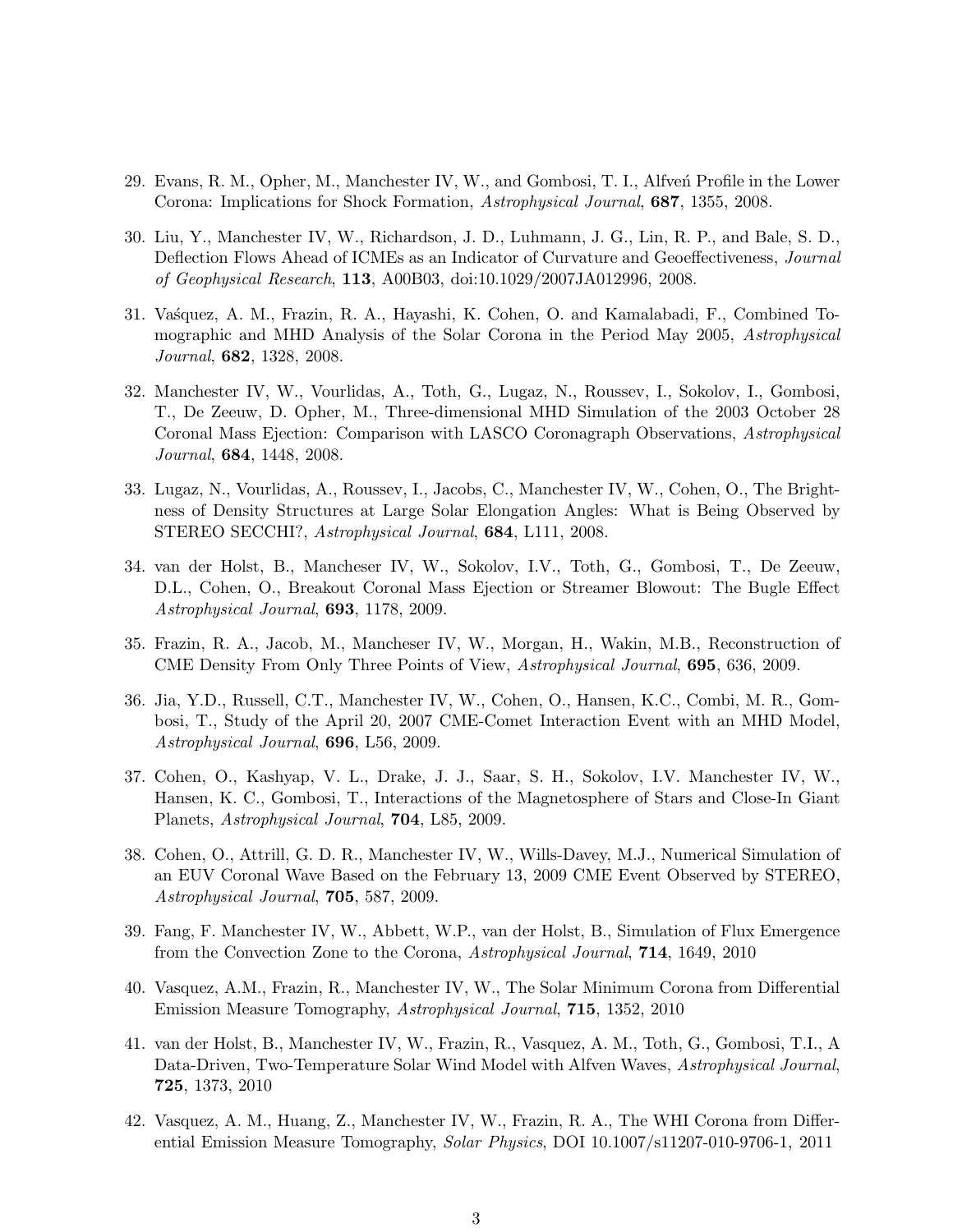- 43. Loesch, C., Opher, M., Alves, M. V., Evans, R. M. and Manchester IV, W. B., Signatures of Two Distinct Driving Mechanisms in the Evolution of Coronal Mass Ejections in the Lower Corona, Journal of Geophysical Research, 116, A04106, doi:10.1029/2010JA015582, 2011
- 44. Toth, G., van der Holst, B., Sokolov, I.V., De Zeeuw, D.L., Gombosi, T.I., Fang, F., Manchester IV, W.B., Meng, X., Najib, D., Powell, K.G., Stout, Q.F., Glocer, A., Ma, Y.-J., and Opher M., Adaptive Numerical Algorithms in Space Weather Modeling, Journal of Computational Physics, 231, 3, 870, 2012, doi:10.1016/j.jcp.2011.02.006
- 45. Landi, E., Alexander, R.L., Gruesbeck, J.R., Gilbert, J.A., Lepri, S.T., Manchester IV, W.B., and Zurbuchen, T.H., Carbon Ionization Stages as a Diagnostic of the Solar Wind, Astrophys.J., 744, 100, 2012, 10.1088/0004-637X/744/2/100
- 46. Jin, M., Manchester IV, W.B., van der Holst, B. Gruesbeck, J.R., Frazin, R.A. , Landi, E., Vasquez, A.M., Lamy, P.L. Llebaria, A., Fedorov, A., Toth, G., and Gombosi, T.I., A Global Two-Temperature Corona and Innter Heliosphere Model: a Comprehensive Validation Study, Astrophys.J., 745, 6, 2012, doi:10.1088/0004-637X/745/1/6
- 47. Fang, F., Manchester IV, W.B., Abbett, W.P. and van der Holst, B., Dynamic Coupling of Convective Flows and Magnetic Field during Flux Emergence, Astrophys.J.. **745**, 37, 2012, doi:10.1088/0004-637X/745/1/37
- 48. Fang, F., Manchester IV, W.B., Abbett, W.P. and van der Holst, B., Buildup of Magnetic Shear and Free Energy During Flux Emergence and Cancellation, Astrophys.J.. 754, 15, 2012, doi:10.1088/0004-637X/754/1/15
- 49. Huang, Zhenguang, Frazin, R.A., Landi, E., Manchester IV, W.B., Vasquez, A.M., and Gombosi, T.I., Newly Discovered Global Temperature Structures in the Quiet Sun at Solar Minimum, Astrophys.J.. bf 755, 86, 2012, doi:10.1088/0004-637X/755/2/86
- 50. Manchester IV, W.B., van der Holst, B., Toth, G., and Gombosi, T.I., The Coupled Evolution of Electrons and Ions in CME-Driven Shocks, Astrophys.J.. 756, 81, 2012, doi:10.1088/0004- 637X/756/1/81
- 51. Sokolov, I.V., van der Host, B., Oran, R., Downs, C., Roussev, I.I., Jin, M., Manchester IV, W.B., Evans, R.M., and Gombosi, T.I., Magnetohydrodynamic Waves and Coronal Heating: Unifying Empirical and MHD Turbulence Models, Astrophys.J.. 764, 23, 2013, doi:10.1088/0004-637X/764/1/23

### Articles in Conference Proceedings, Books or Part of Books

- 1. Opher, M., Liewer, P., Velli, M., Gombosi, T., Manchester IV, W., DeZeeuw, D., Toth, G., and Sokolov, I., Magnetic Effects Change our View of the Heliosheath, in Physics of the Outer Heliosphere, AIP Conference Proceedings vol. 719, pp. 105-110, 2004.
- 2. Zurbuchen, T., von Steiger, R., Manchester IV, W., Fisk, L., Heliospheric Magnetic Field Configuration at Solar Maximum Conditions, in Physics of the Outer Heliosphere, AIP Conference Proceedings, vol. 719, pp. 70-80, 2004.
- 3. Fan, Y., Gibson, S.E., Manchester IV, W. "The Emergence and Evolution of Twisted Magnetic Flux Ropes in the Solar Corona", Proceedings of the International Scientific Conference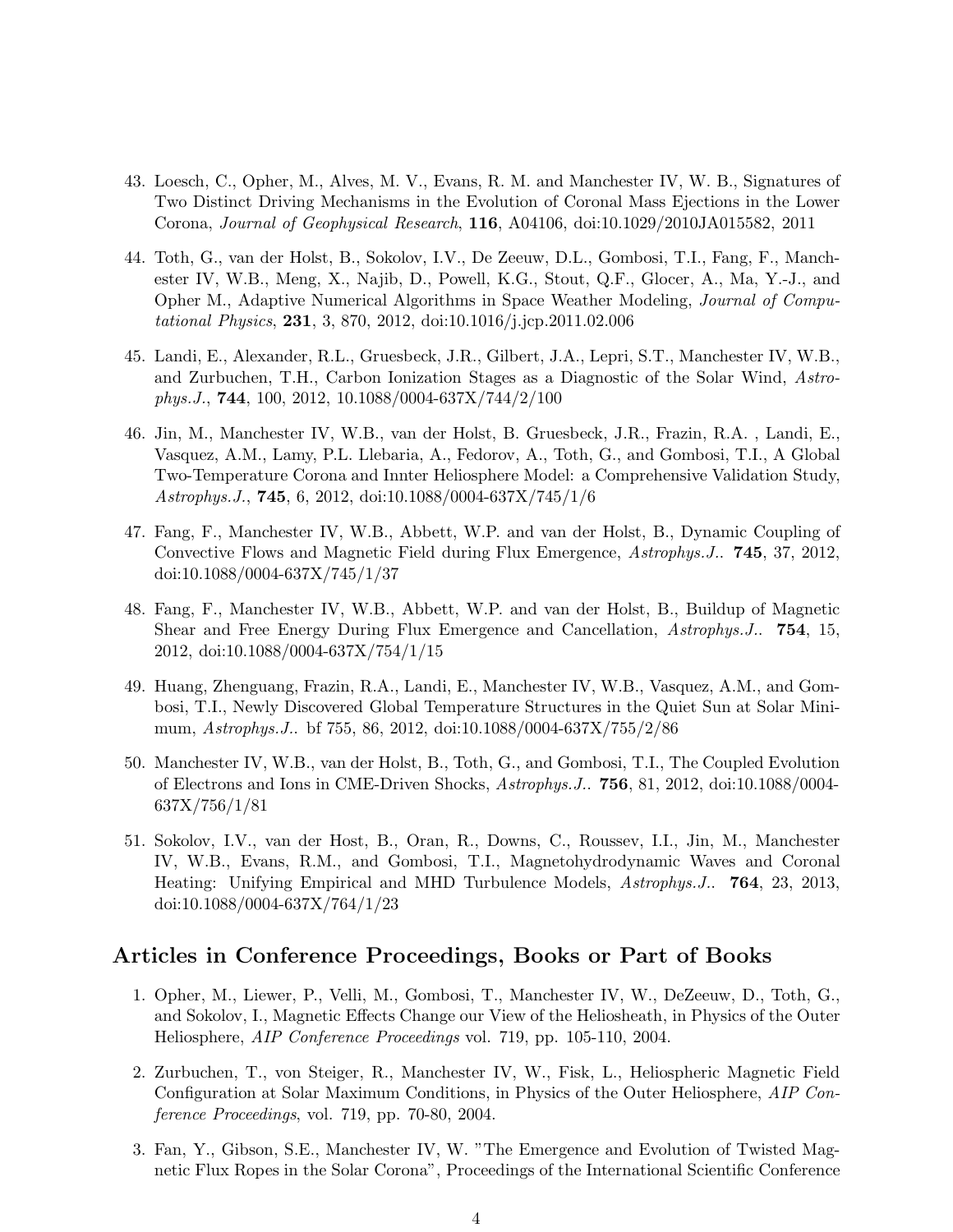on Chromospheric and Coronal Magnetic Fields, 30 August - 2 September 2005, Eds. D. Innes, A. Lagg, S. Solanki, D. Danesy, ESA SP-596, pp. 26, November 2005.

- 4. Kota, J., Manchester IV, W., Jokipii, J. R., DeZeeuw, D., and Gombosi, T., Simulation of SEP Acceleration and Transport at CME Driven Shocks, in in The Physics of Collisionless Shocks, AIP Conference Proceedings, eds. G. Li, G. Zank and C.T. Russel, vol. 781, pp. 201-206, 2005.
- 5. Palanthandalam-Madapusi, H., Edamana, B., Bernstein, D., Manchester IV, W., Ridley, A., NARMAX Identification for Space Weather Prediction Using Polynomial Radial Basis Functions, in Proceedings of the 46th IEEE Conference on Decision and Control, pp. 3622- 3627, 2007.
- 6. Manchester IV, W., Shear Flows Driven by the Lorentz Force: An Energy Source for Coronal Mass Ejections and Flares, in Subsurface and Atmospheric Influences on Solar Activity, ASP Conference Proceedings, Eds. R. Howe, R. W. Komm, K. S. Balasubramaniam, and G. J. D. Petrie, vol. 383, pg. 91, 2008.
- 7. Manchester IV, W., MHD Simulations of CME-Driven Shocks: Structures Relevant to Particle Acceleration, in Particle Acceleration and Transport in the Heliosphere and Beyond, AIP Conference Proceedings, Eds. G. Li, Q. Hu, O. Verkhoglyadova, G. P. Zank, R. P. Lin, and J. Luhmann, vol. 1039, pg. 273, 2008.
- 8. Oran, R., Sokolov, I.V., Roussev, I.I., van der Holst, B., Manchester IV, W., Gombosi, T. 4D Model for the Solar Environment in Numerical Modeling of Space and Plasma Flows, ASP Conference Proceedings, Eds. N. Pogorelov, E. Audit, P. Colella, G. P. Zank, vol. 406, 2009.
- 9. Nuevo, F.A., Vasquez, A.M., Frazin, R.A., Huang, Z., Manchester IV, W., The 3D Solar Corona Cycle 24 Rising Phase from SDO/AIA Tomography, Proceedings IAU Symposium No. 286, Eds. C.H. Mandrini and D. Webb, vol. 286, 2011.
- 10. Vasquez, A.M., Frazin, R.A., Huang, Z., Manchester IV, W., Shearer, P., The 3D Solar Minimum with Differential Emission Measure Tomography, Proceedings IAU Symposium No. 286, Eds. C.H. Mandrini and D. Webb, vol. 286, 2011.

### First Author Invited Talks

- 1. Manchester, W. B., Roussev, I., Sokolov, I., Ridley, A., Gombosi, T., De Zeeuw, D., Hansen, K., Tôth, G., Modeling the May 1, 1998 CME propagation from the Sun to the Earth, 2003 Fall AGU Meeting, San Francisco, CA, December 8-12, 2003.
- 2. Manchester IV, W., D. De Zeeuw, T. Gombosi, A. Ridley, I. Sokolov, G. Toth, Modeling the Carrington Event: sun-to-earth propagation of a very fast CME Presented at Spring AGU, Montreal Canada, May, 2004
- 3. Manchester IV, W., I. Roussev, I. Sokolov, A. Ridley, T. Gombosi, D. De Zeeuw, K. Hansen, G. Toth, Modeling the May 1, 1998 CME propagation from the Sun to the Earth Presented at Fall AGU, San Francisco CA, December, 2004
- 4. Manchester IV, W., N. Lugaz, T. Gombosi, D. De Zeeuw, I. Sokolov, G. Toth, 3D Density Structure and LOS Observations of a Model CME Presented at Fall AGU, San Francisco CA, December, 2004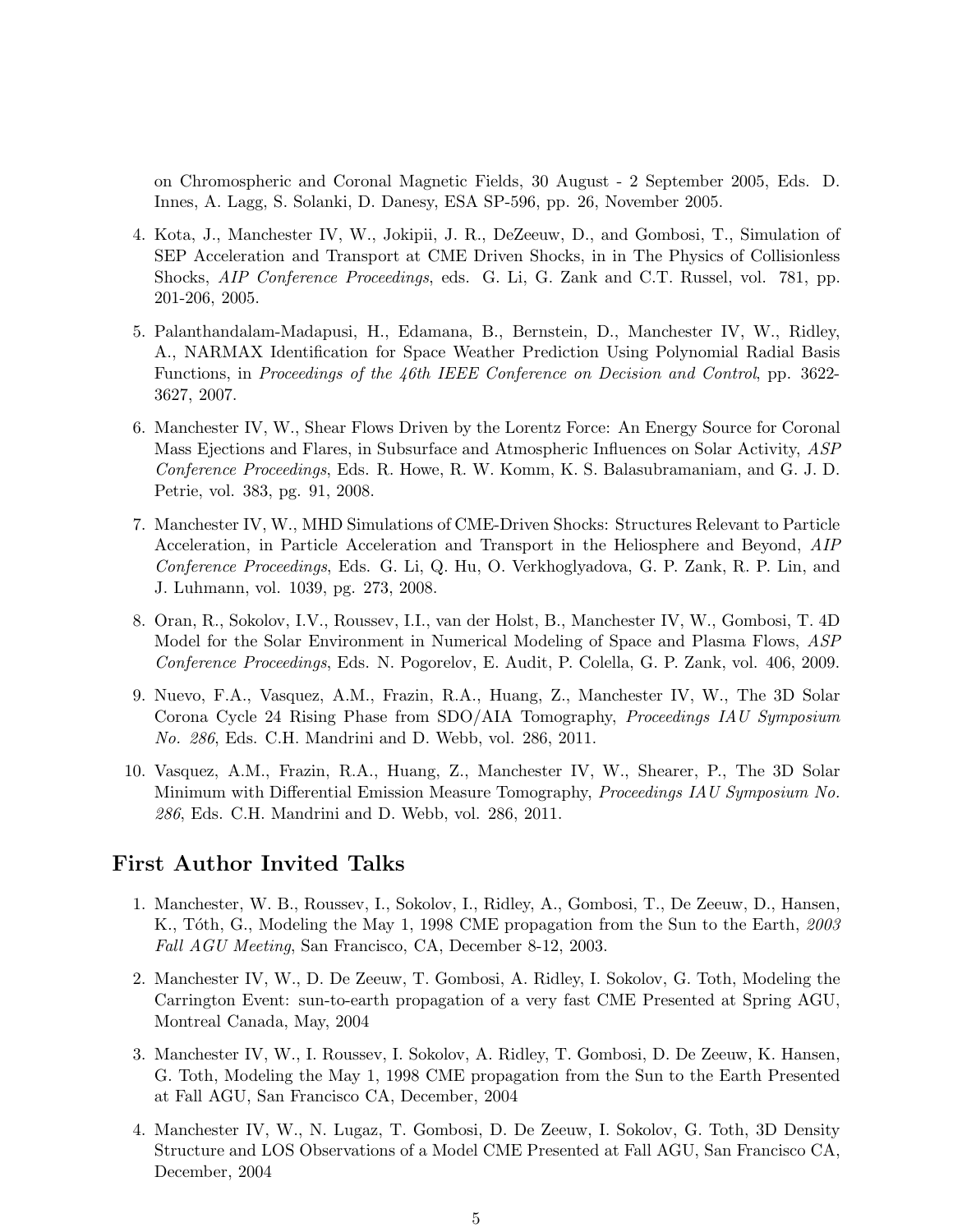- 5. Manchester IV, W., T. H. Zurbuchen, J. Kota, T. I. Gombosi, D. L. DeZeeuw, I. V. Sokolov, G. Toth Post-shock compression and forward-reverse shock pair resulting from CME interaction with a bimodal solar wind Presented at the SHINE Meeting, Kona Hawaii, July 11-15, 2005
- 6. Manchester IV, W., The Source of Magnetic Shear That Drives CMEs, Presented at the SHINE Meeting, Kona Hawaii, July 11-15, 2005
- 7. Manchester IV, W., T.I. Gombosi, G. Toth, I.I Sokolov, D.L. De Zeeuw, and A.J. Ridley Simulations of the Sun-Earth System: Modeling the Halloween Events with SWMF, Presented at the CAWSES International Workshop on Space Weather Modeling, Earth Simulator Center, Yokohama, Japan, November 14 to 17, 2006.
- 8. Manchester IV, W.B., T.T. Gombosi, I.V. Sokolov, O. Cohen, Simulated CMEs and predictions for STEREO, 2007 EGU General Assembly, Vienna, Austria, April 16-20, 2007
- 9. Manchester IV, W., Shear Flows Driven by the Lorentz Force During Flux Emergence: An Initiation Mechanism for Coronal Mass Ejections and Flares, Presented at Flux Emergence Workshop, St. Andrews Scotland, June 12-15, 2007
- 10. Manchester IV, W., Shear Flows Driven by the Lorentz Force During Flux Emergence: An Initiation Mechanism for CMEs and Flares, Presented at the SHINE Meeting, Whistler Canada, August 2, 2007
- 11. Manchester IV, W. Energetic Coupling Between the Convection Zone and Corona by Lorentz-Force-Driven Shear Flows: An Explanation For CMEs and Two-ribbon Flares, Presented at the Symposium on Earth Sun System Exploration: Energy Coupling Within and Between Plasma Regimes, Kona Hawaii, January 14-18, 2008
- 12. Manchester IV, W. et al., MHD Simulations of CME Driven Shocks and Their Structure Relevant to Particle Acceleration, Presented at the 7th IGPP Astrophysics Conference on Particle acceleration and transport in the heliosphere and beyond, Kauai Hawaii, March 7-13, 2008
- 13. Manchester IV, W., 3D MHD Simulations of Flux Emergence Producing Eruptions, Flux Emergence Workshop, Kyoto Japan, October 8, 2008
- 14. Manchester IV, W., et al., Comparison of Models and Observations of CME-Driven Shocks, to be presented at the 8th Annual International Astrophysics Conference, Kona Hawaii, May 1-7, 2009
- 15. Manchester IV, W. & D. Applbaum, Comparing NLFFF Extrapolations to MHD Simulations NLFFF Workshop, Saint Andrews Scotland, June 23-25, 2009
- 16. Manchester IV, W. and Fang, F., Flux EmergenceL Conditions that Produce Coronal Mass Ejections, Presented at the SHINE meeting, Wolfville Nova Scotia, Canada, August 3-7, 2009
- 17. Manchester IV, W. Simulating CME-Driven Shocks and SEP Acceleration LWS Planning Meeting, Greenbelt, Maryland October 22-23
- 18. Manchester IV, W. Can We Predict All Clear Periods? CCHM/CCMC Meeting Maui Hawaii, February 23-23, 2009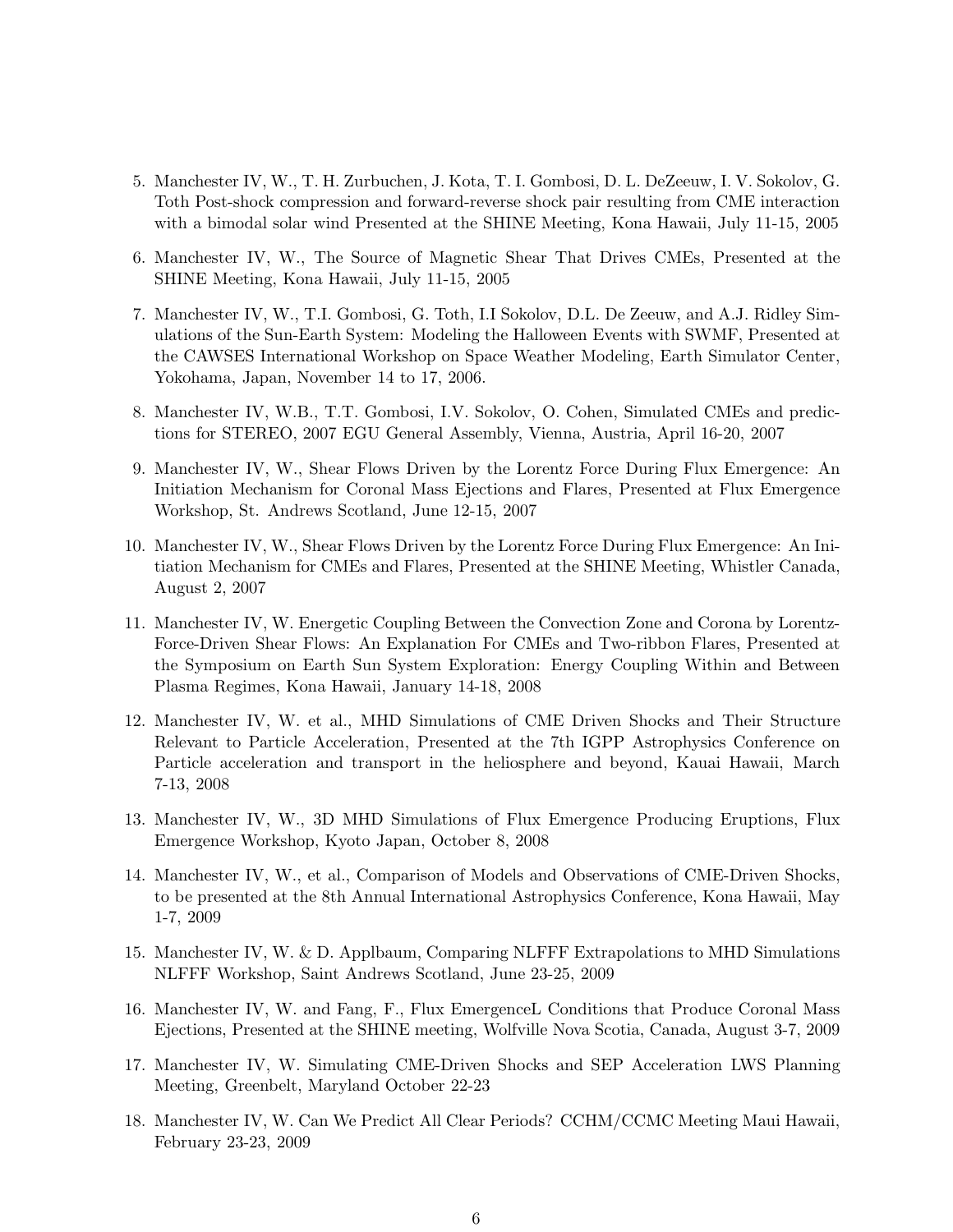- 19. Manchester, W. Stellar Magnetic Eruptions, presented at AOSS/Astronomy Joint Symposium, Ann Arbor, MI, April 2010
- 20. Manchester IV, W., B. van der Holst, R. Frazin, A. Vasquez, O. Cohen, I. Sokolov, and T. Gombosi, Improved Modeling of the 2005 May 13 CME Event with a Two-Temperature Corona Model, Presented at the SHINE meeting, Sante Fe, New Mexico, July 26-30, 2010
- 21. Manchester IV, W., B. van der Holst, R. Frazin, A. Vasquez, G. Toth and T. Gombosi, Numerical Simulation of Earth Directed CMEs with an Advanced Two-Temperature Coronal Model, Presented at Fall AGU meeting, San Fransico, December 2010
- 22. Manchester IV, W., B. van der Holst, R. Frazin, A. Vasquez, G. Toth and T. Gombosi, The Coupled Evolution of Electrons and Ions in CME-Driven Shocks, Presented at Annual International Astrophysics Conference, Maui, Hawaii, March 13-18, 2011
- 23. Manchester IV, W., B. van der Holst, R. Frazin, A. Vasquez, G. Toth and T. Gombosi, The Coupled Evolution of Electrons and Ions in CME-Driven Shocks, Presented at the Sun360 (SDO 2) Meeting, Kiel, Germany, July 25-29, 2011
- 24. Manchester IV, W., B. van der Holst, G. Toth, and T. Gombosi, Shock Heating of Protons by CME-driven Shocks: Implications for Particle Seed Populations, Annual International Astrophysics Conference, Palm Springs, CA, March 18-23, 2012
- 25. Manchester IV, W. Emergence and Eruption of Magnetic Flux Ropes, a Mechanism for Coronal Mass Ejections, American Physical Society, Division of Plasma Physics, Providence RI, October 29-November 2, 2012
- 26. Manchester IV, W., M. Jin, B. van der Holst, R. Frazin, A. Vasquez, Incorporating observations in global models of the solar atmosphere, SHINE Workshop, Maui, Hawaii, June 25-29, 2012

## CoAuthored Invited Talks

- 1. K.G. Powell, T. Gombosi, D. DeZeeuw, W. Manchester, I. Roussev, I. Sokolov, G. T´oth, From the Corona to the Magnetosphere: Development of a Parallel, Adaptive, Coupled Model for the Inner Heliosphere, Solar Wind 10, Pisa, Italy, June 18-21, 2002.
- 2. T.I. Gombosi, C.R. Clauer, D.L. De Zeeuw, K.C. Hansen, W.B. Manchester, K.G. Powell, A.J. Ridley, I. Roussev, I.V. Sokolov, G. Tóth, R.A. Wolf, S. Sazykin, T.E. Holzer, B.C. Low, A.D. Richmond, R.G. Roble, Towards an Operational Sun-to-Earth Model for Space Weather Forecasting, 2002 Spring AGU Meeting, Washington, D.C., May 28-31, 2002.
- 3. T.I. Gombosi, W.B. Manchester, D.L. De Zeeuw, I. Roussev, I.V. Sokolov, G. Tóth, K.G. Powell, 3D global MHD simulations of geoeffective CMEs, 10th European Solar Physics Meeting, Prague, Czech Republic, September 9 - 14, 2002.
- 4. T.I. Gombosi, I. Roussev, I.V. Sokolov, D.L. De Zeeuw, W.B. Manchester, P. Liewer, J.G. Luhmann, Synoptic map driven simulations of a 3D solar wind powered by WKB Alfven waves Magnetopause Reconnection, 2003 Spring AGU/EGS Meeting, Nice, France, April 7-11, 2003.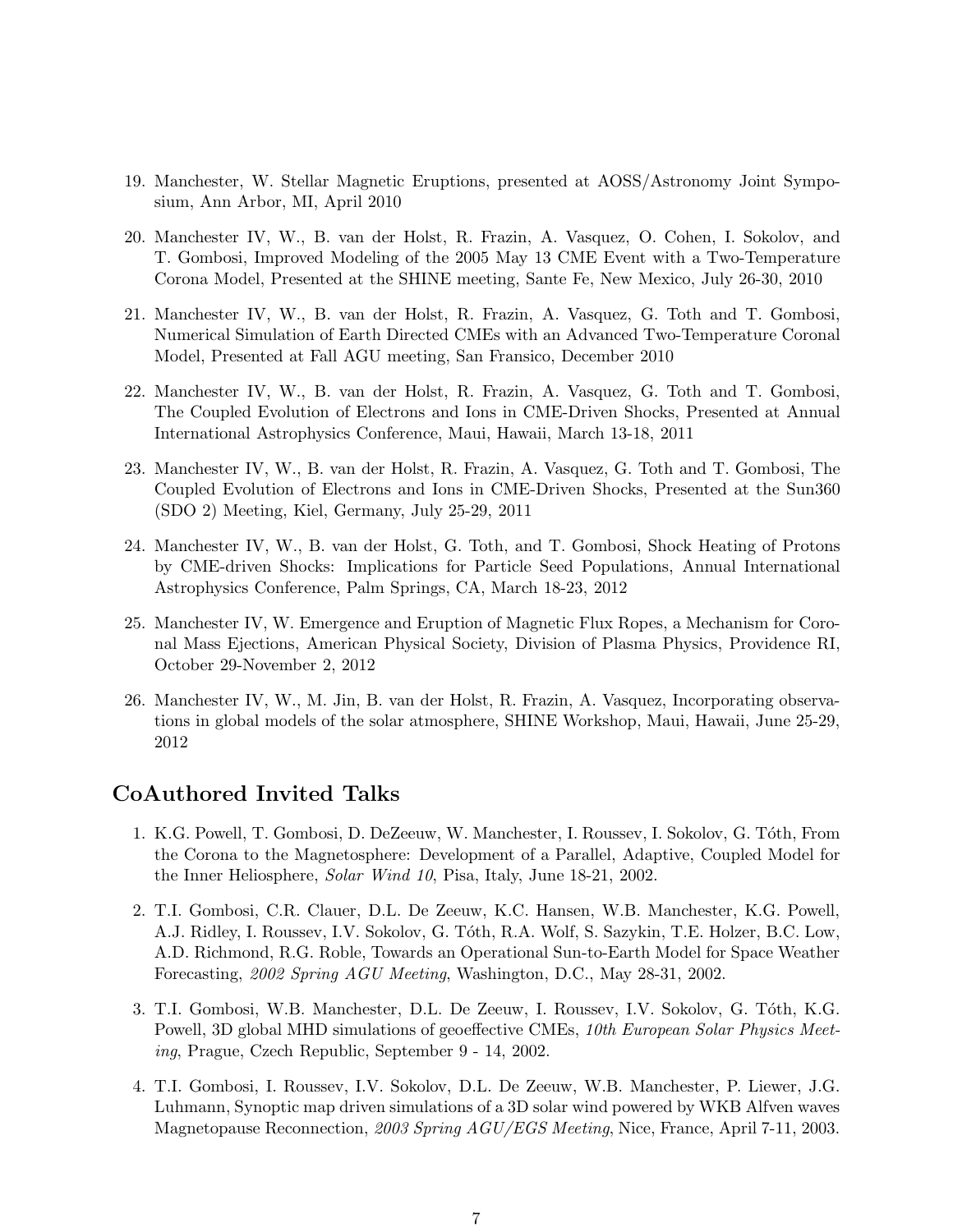- 5. T.I. Gombosi, R. Clauer, K. Powell, Q. Stout, D. Chesney, D. De Zeeuw, K. Hansen, K.Kane, J. Kozyra, M. Liemohn, W. Manchester, A. Ridley, I. Roussev, I. Sokolov, G. T´oth, O. Volberg, Center for Space Environment Modeling (CSEM), 2003 GEM Meeting, Snowmass, Colorado, June 23-27, 2003.
- 6. T.I. Gombosi, W.B. Manchester, A.J. Ridley, D.L. De Zeeuw, K.C. Hansen, I.V. Sokolov, G. Tóth, K.G. Powell, Modeling a space weather event from the Sun to the Earth, 2003 IUGG Meeting, Sapporo, Japan, June 30 - July 11, 2003.
- 7. Ridley, A. J., Manchester, W., Roussev, I., Gombosi, T., Magnetospheric, Ionospheric, and Thermospheric Results for the May 1-4, 1998 CME Using a Coupled Sun to Earth Model, 2003 Fall AGU Meeting, San Francisco, CA, December 8-12, 2003.
- 8. Tóth, G., I. V. Sokolov, T. I. Gombosi, D. L. De Zeeuw, K. C. Hansen, W. B. Manchester, K. G. Powell, A. J. Ridley, I. Roussev, Q. F. Stout The Space Weather Modeling Framework, ISSS-7: 7th International School/Symposium on Space Simualations, Kyoto, Japan, March 26-31, 2005.
- 9. T.I. Gombosi, D.L. De Zeeuw, I.V. Sokolov, G. Tth, A.J. Ridley, K.C. Hansen, W.B. Manchester, I.I. Roussev, C.R. Clauer, K.G. Powell, Q.F. Stout, B. van Leer, P.L. Roe, Parallel, Adaptive, Coupled Plasma Simulations, Multiscale Processes in Fusion Plasmas, IPAM UCLA, Los Angeles, CA, January, 2005.
- 10. Tóth, G., I. V. Sokolov, T. I. Gombosi, D. L. De Zeeuw, K. C. Hansen, W. B. Manchester, K. G. Powell, A. J. Ridley, I. Roussev, Q. F. Stout The Space Weather Modeling Framework: A New Community Tool, Space Weather Week, Broomfield, CO, April 5-8, 2005.
- 11. Gombosi, T. I., Tóth, G., Sokolov, I. V., Stout, Q. F., Clauer, C. R., De Zeeuw, D. L., Hansen, K. C., Manchester, W. B., Powell, K. G¡br¿., Ridley, A. J., Roussev, I. I., Cross-Disciplinary Modeling of Heliospheric Phenomena with the Space Weather Modeling Framework, 2005 Spring AGU Meeting, New Orleans, LA, May 23-27, 2005.
- 12. Gombosi, T. I., D. L. De Zeeuw, C. R. Clauer, K. C. Hansen, W. B. Manchester, K. G. Powell, A. J. Ridley, I. I. Roussev, I. V. Sokolov, Q. F. Stout, G. Tth, End-to-end simulations of CMEs and SEPs, 2005 SHINE Workshop, Kona, Hawaii, July 11-15, 2005.
- 13. T. I. Gombosi, G. T´oth, I. V. Sokolov, W. B. Manchester, A. J. Ridley, I. I. Roussev, D. L. De Zeeuw, K. C. Hansen, K. G. Powell, and Q. F. Stout, Halloween Storm Simulations with the Space Weather Modeling Framework, 44th AIAA Aerospace Sciences Meeting, Reno, Nevada, January 9-12, 2006.
- 14. T. Gombosi, D.L. De Zeeuw, W.B. Manchester, I.I. Roussev, I.V. Sokolov, and G. Tóth, Integrated model of solar-heliospheric disturbances, Earth-Sun System Exploration: Energy Transfer, Kona, Hawaii, January 16-20, 2006.
- 15. T´oth, G., Ridley, A., Gombosi, T., De Zeeuw, D., Manchester, W., and Sokolov, I., Sun-to-Earth Simulations with the Space Weather Modeling Framework, 2006 EGU General Assembly, Vienna, Austria, April 3-7, 2006.
- 16. T.I. Gombosi, G. T´oth, I.V. Sokolov, D.L. De Zeeuw, A.J. Ridley, W.B. Manchester, Sun-to-Earth Simulations with the Space Weather Modeling Framework, International Symposium on Recent Observations and Simulations of the Sun-Earth System (ISROSES), Varna, Bulgaria, September 17-22, 2006.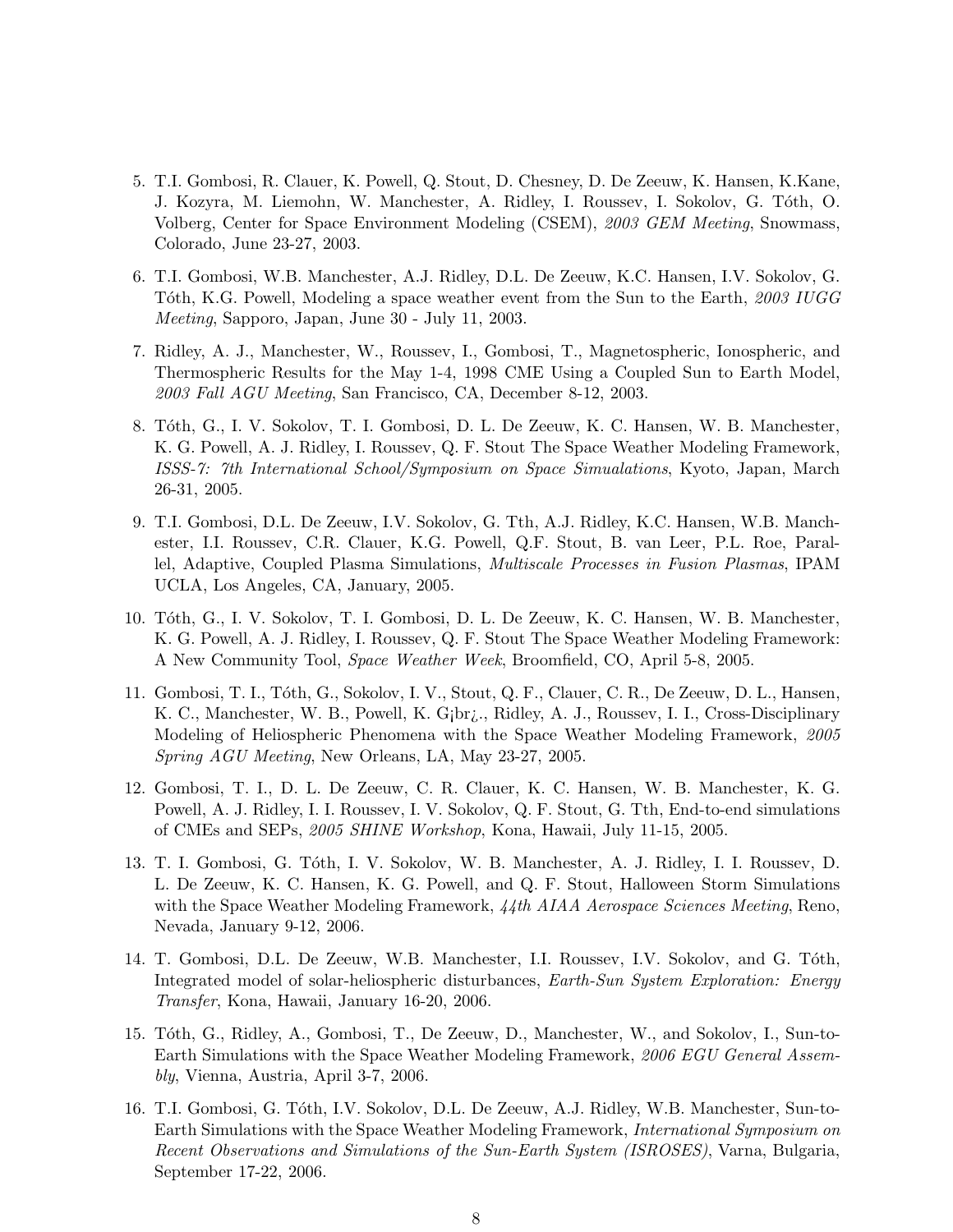- 17. T.I. Gombosi, G. Tóth, I.V. Sokolov, D.L. De Zeeuw, Y. Ma, A.J. Ridley, K.C. Hansen and W.B. Manchester, New Adventures with the Space Weather Modeling Framework, 8th International School/Symposium for Space Simulations, Kauai, HI, February 25-March 3, 2007.
- 18. T.I. Gombosi, G. T´oth, I. Sokolov, D.L. De Zeeuw, W.B. Manchester, A.J. Ridley, R.A. Frazin, B. van der Holst, O. Cohen, A. Glocer, D. Welling, Validation Studies with the Space Weather Modeling Framework, Space Weather Workshop, Boulder, CO, April 29-May 2, 2008.
- 19. Gombosi, T.I., G. T´oth, I.V. Sokolov, D.L. De Zeeuw, B. van der Holst, O. Cohen, A. Glocer, W.B. Manchester, A.J. Ridley, Multi-physics simulations of space weather, 37th COSPAR Scientific Assembly, Montreal, Canada, July 13-26, 2008.
- 20. T. I. Gombosi, D. L. De Zeeuw, W. B. Manchester, A. J. Ridley, I. V. Sokolov, G. Tóth, B. van der Holst, The Space Weather Modeling Framework: Progress and Challenges, 11th IAGA Scientific Assembly, Sopron, Hungary, Aug 23-30, 2009.
- 21. T. I. Gombosi, D. L. De Zeeuw, W. B. Manchester, A. J. Ridley, I. V. Sokolov, G. Tóth, B. van der Holst, Is SWMF ready for R2O?, Space Weather Workshop, Boulder, CO, April 29, 2010.
- 22. T.I. Gombosi, G. Tóth, I.V. Sokolov, D.L. De Zeeuw, B. van der Holst, A.J. Ridley, W.B. Manchester, The Space Weather Modeling Framework (SWMF): Models and validation, 38th COSPAR Scientific Assembly, Bremen, Germany, July 18-25, 2010.
- 23. B. van der Holst, M. Jin, W.B. Manchester, R.A. Frazin, A.M. Vasquez, P.L. Lamy, A. Llebaria, T.I. Gombosi, Partition of Proton and Electron Heating in the Solar Wind, 2010 Fall AGU Meeting, San Francisco, CA, December 13-17, 2010.
- 24. B. van der Holst, M. Jin, W.B. Manchester, R.A. Frazin, A.M. Vasquez, P.L. Lamy, A. Llebaria, T.I. Gombosi, Multispacecraft Validation of a Global Two-Temperature Corona and Inner Heliosphere Model, 2010 Fall AGU Meeting, San Francisco, CA, December 13-17, 2010.
- 25. R.A. Frazin, A.M. Vasquez, B. van der Holst, W.B. Manchester, R. Oran, Z. Huang, M. Jin, T.I. Gombosi, Integrating Tomography and Global Simulation, 2011 Fall AGU Meeting, San Francisco, CA, December 5-9, 2011.
- 26. B. van der Holst, W.B. Manchester IV, Using Synoptic Magnetograms: Trials and Tribulations, HAO Workshop on Coronal Magnetism: Connecting Models to Data and the Corona to the Earth, Boulder, CO, May 21, 2012
- 27. F. Fang, W. Manchester W. Abbett, B. van der Holst, Buildup of Free Energy for Eruptive Events during Flux Emergence, SHINE meeting, Maui Hawaii, June 25-29, 2012.
- 28. G. Toth, B. van der Holst, W.B. Manchester, A.J. Ridley I. V. Sokolov, D. L. DeZeeuw, A. Glocer, L.K.S. Daldorff, F. Fang, M. Jin, X. Meng, T.I. Gombosi, Space Weather Modeling from the Convection Zone to the Upper Atmosphere (keynote), Frontiers in Computational Physics: Modeling the Earth System, Boulder, CO, December 16-20, 2012.
- 29. T.I. Gombosi, G. Toth, B. van der Holst, I.V. Sokolov, W.B. Manchester, L.K.S. Daldorff, D.L. DeZeeuw, D.T. Welling, A.J. Ridley, M.W. Liemohn, R. Oran, X. Meng, M. Jin, New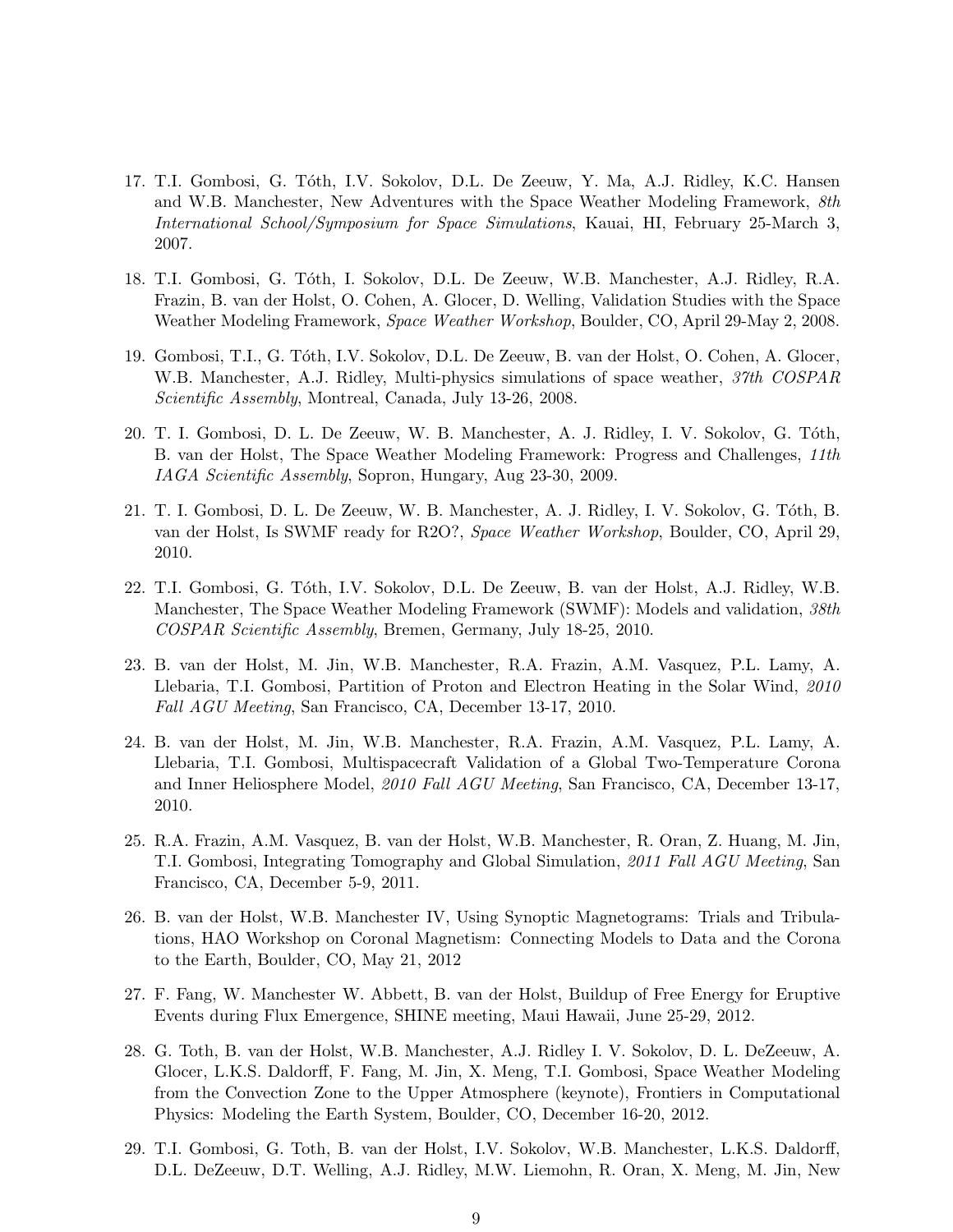Adventures with the Space Weather Modeling Framework, AGU fall meeting 2012, San Francisco, CA, December 3-7, 2012.

30. T.I. Gombosi, B. van der Holst, I. Sokolov, W.B. Manchester, R. Oran, and M. Jin, A new two-temperature model of the solar wind and CMEs, 5th Earth-Sun System Exploration Conference, Kona, Hawaii, January 14–18, 2013.

# Contributed Presentations: First Author and Student Presentations

- 1. Manchester IV, W., Topologically Equivalent Magnetostatic Atmospheres and MHD Simulations of Buoyancy Instabilities with Magnetic Shear Propagation by Alfven Waves, Presented at American Astronomical Society meeting, Chicago IL, June 1999.
- 2. Manchester IV, W., The Disruption of Solar Magnetic Arcades by MHD Instabilities with Self-Induced Shearing, Presented at Ultraviolet Coronal Spectrograph meeting, Bar Harbor, ME, September 2000.
- 3. Manchester IV, W., T.I. Gombosi, D.L. DeZeeuw, and K. Powell, Coronal Mass Ejections in Global MHD Simulations, Presented at European Geophysical Society meeting, Nice, France March 2001.
- 4. Manchester IV, W., T.I. Gombosi, D.L. DeZeeuw, and K. Powell, Global Scale MHD Simulations of Coronal Mass Ejections, Presented at Space Weather Week meeting, Boulder CO, May 2001.
- 5. Manchester IV, W., T.I. Gombosi, D.L. DeZeeuw, K. Powell, B.C. Low, and S. Gibson, Dynamics of Expanding Flux Ropes in Coronal Mass Ejections, Presented at Spring AGU, Boston MA, May 2001
- 6. Manchester IV, W., T.I. Gombosi, D.L. DeZeeuw, K. Powell, G. Toth, B.C. Low, and S. Gibson, Global Scale MHD Simulations of CMEs Presented at SHINE meeting, Snow Mass, CO, June 2001.
- 7. Manchester IV, W., T.I. Gombosi, D.L. DeZeeuw, K. Powell, and G. Toth, 3D MHD Simulation of a Coronal Arcade Eruption by Self-Induced Shearing Presented at Fall AGU, San Francisco, CA, December 2001
- 8. Manchester IV, W., T.I. Gombosi D.L. DeZeeuw, K. Powell, and G. Toth, 3D Global MHD Simulations of Flux Rope Driven CMEs Presented at Fall AGU, San Francisco, CA, December, 2001
- 9. Manchester IV, W., T.I. Gombosi, D.L. DeZeeuw, I.I. Roussev, I.V. Sokolov, G. Toth, K. Powell, P. Liewer, M. Opher, and J. Cook, SECCHI and IMPACT Teams Simulated Stereo/SECCHI White Light Images using 3D MHD Models of CMEs Presented at Spring STEREO Meeting, Paris, France, March 2002
- 10. Manchester IV, W., I.V. Roussev, M. Opher, T.I. Gombosi, D.L. DeZeeuw, P. Liewer, G Toth, I.V. Sokolov, and K. Powell, Magnetically Driven CME for 3D Space Weather Simulations Presented at Space Weather Week, Boulder, CO, April 2002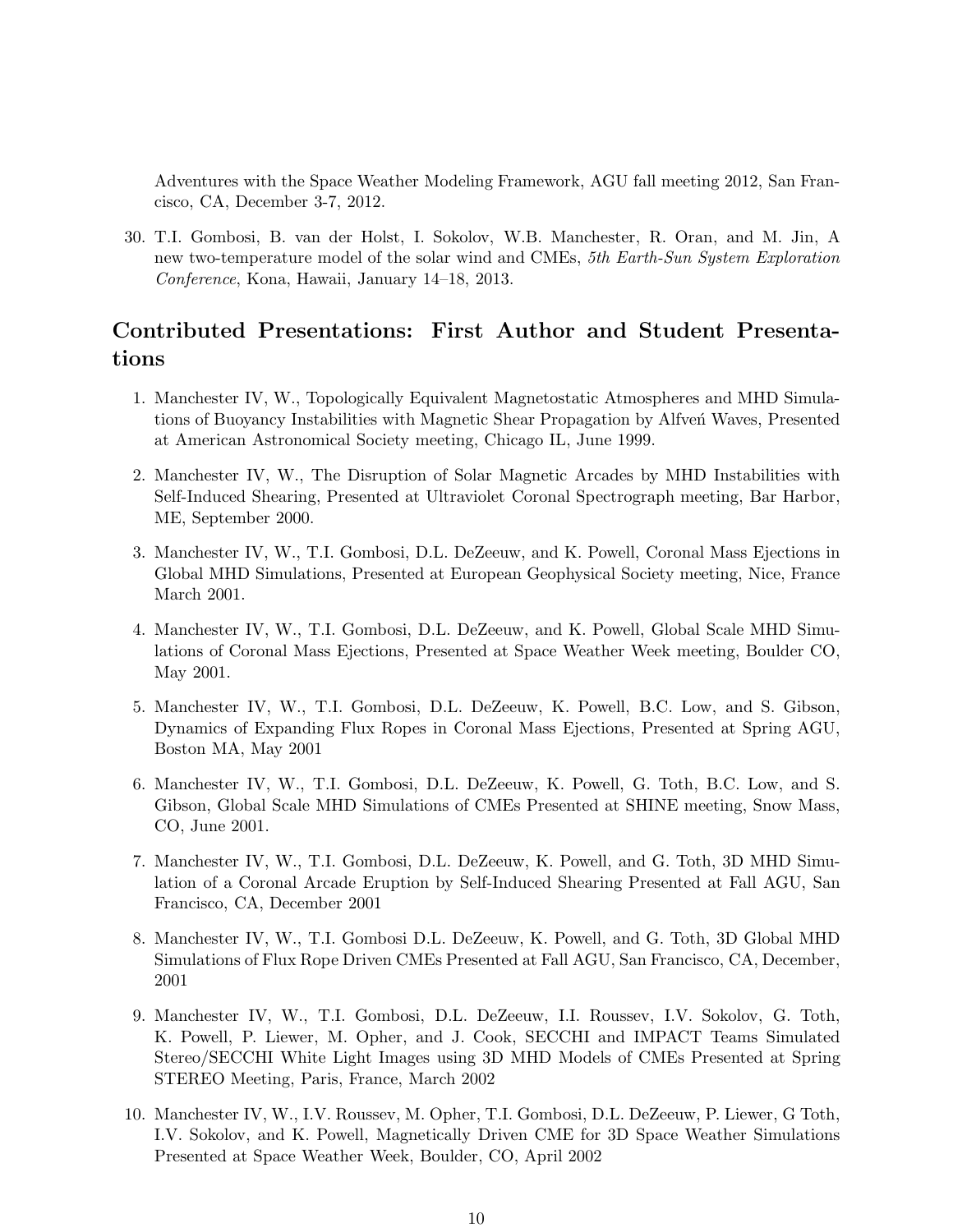- 11. Manchester IV, W., I.I. Roussev, M. Opher, T.I. Gombosi, D.L. DeZeeuw, G. Toth, I.V. Sokolov, and K. Powell, 3D MHD Simulations of Flux Rope Driven CMEs Presented at Spring AGU, Washington D.C., May 2002
- 12. Manchester IV, W., I.I. Roussev, M. Opher, T.I. Gombosi, D.L. DeZeeuw, G. Toth, I.V. Sokolov, and K. Powell, 3D Global MHD Simulations of Flux Rope Driven CMEs Presented at Solar Wind 10, Pisa, Italy, June 2002
- 13. Manchester IV, W., T.I. Gombosi, I.I. Roussev, M. Opher, D.L. DeZeeuw, G. Toth, I.V. Sokolov, K. Powell, 3D MHD Simulation of CME Propagation from Solar Corona to 1 AU Presented at Fall AGU, San Francisco, CA, December, 2002.
- 14. Manchester IV, W., D. DeZeeuw, T. Gombosi, I. Roussev, I. Sokolov, G. Toth, K. Powell, P Liewer, M. Opher, J. Cook, Simulated STEREO/SECCHI White Light Images using 3D MHD models of CMEs Presented at Elmau CME workshop, Elmau, Germany, February, 2003
- 15. Manchester IV, W., D. De Zeeuw, T. Gombosi, K. Hansen, A. Ridley, I. Roussev, I. Sokolov, G. Toth, Modeling a space weather event from the sun to earth: CME generation and interplanetary propagation Presented at joint Spring AGU and EGS meeting, Nice, France, March 6-11, 2003
- 16. Manchester IV, W., D. De Zeeuw, T. Gombosi, K. Hansen, A. Ridley, I. Roussev, I. Sokolov, G. Toth, Modeling a space weather event from the sun to earth: CME generation and interplanetary propagation Presented at Space Weather Week, Boulder, CO, May 19-22, 2003
- 17. Manchester IV, W., M. Opher, P. Liewer, M. Velli, D. De Zeeuw, T. Gombosi, I. Roussev, I. Sokolov, G. Toth, K. Powell, J. Cook, Simulated Coronagraph Images using 3D MHD Models of CMEs Presented at SHINE meeting, Hawaiian Island of Maui, July 7-11, 2003
- 18. Manchester IV, W., D. De Zeeuw, T. Gombosi, K. Hansen, A. Ridley, I. Roussev, I. Sokolov, G. Toth, Modeling a space weather event from the sun to earth: CME generation and interplanetary propagation Presented at SHINE meeting, Hawaiian Island of Maui, July 7-11, 2003
- 19. Manchester IV, W., D. De Zeeuw, T. Gombosi, K. Powell, A. Ridley, I. Roussev, I. Sokolov, G. Toth, Modeling an Extremely energetic CME: the 1859 Carrington Event Presented at the Carrington Workshop, Ann Arbor, MI, October 2-3, 2003
- 20. Manchester IV, W., Y. Fan, T. Gombosi, D. De Zeeuw, I. Sokolov, G. Toth, Eruption of a Buoyantly Emerging Magnetic Flux Rope, Presented at Fall AGU, San Francisco CA, December 12, 2003
- 21. Manchester IV, W., I. Roussev, T. Gombosi, I.V. Sokolov, T. Forbes, 3D MHD simulations of the May 2, 1998 halo CME: Comparison of CME initiation models and their characteristics at L1 Presented at Spring AGU, Montreal Canada, May 16-21, 2004
- 22. Manchester IV, W., I. Roussev, T. Gombosi, I.V. Sokolov, T. Forbes, 3D MHD simulations of the May 2, 1998 halo CME: Comparison of CME initiation models and their characteristics at L1 Presented at 35th COSPAR Scientific Assembly, Paris France, July 18-25, 2004
- 23. Manchester IV, W., J. Kota, I. Roussev, T. Zurbuchen, N. Lugaz, D. De Zeeuw, T. Gombosi, I. Sokolov, G. Toth, Signatures of fast CME Propagation near 1 AU Presented at the SHINE Meeting, Big Sky Montana, June 20-25, 2004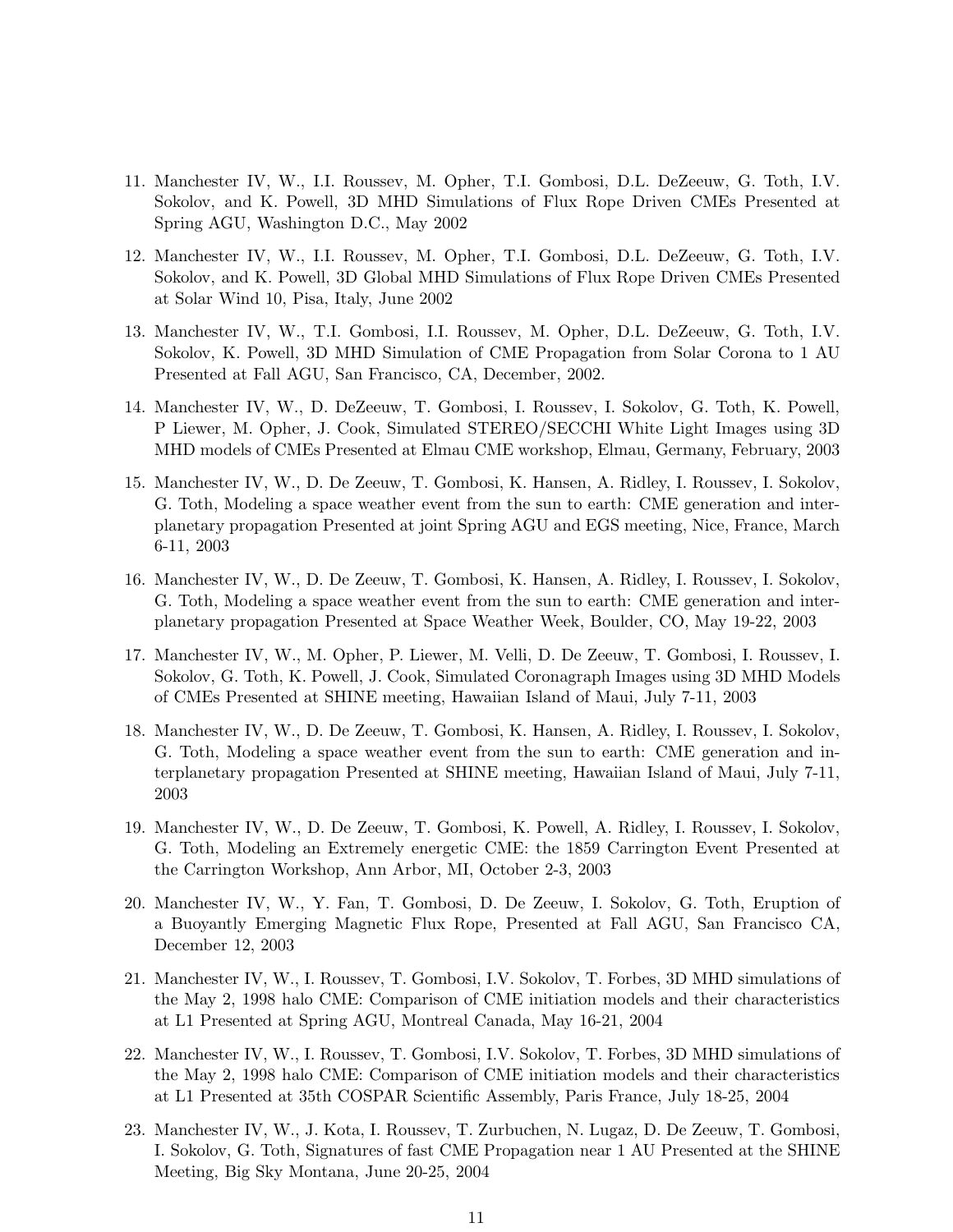- 24. Lugaz, N., W. Manchester IV, I. Roussev, T. Gombosi, D. DeZeeuw, I. Sokolov, G. Toth, The line-of-sight Appearance of a CME near 1 AU Presented at the SHINE Meeting, Big Sky Montana, June 20-25, 2004
- 25. Manchester IV, W., T.I. Gombosi, D.L. DeZeeuw, I.V. Sokolov, I.I. Roussev, K.G. Powell, J. Kota, G. Toth, T.H. Zurbuchen, CME Shock and Sheath Structures Relevant to Particle Acceleration Presented at Fall AGU, San Francisco CA, December 13-17, 2004
- 26. Lugaz, N., W. Manchester IV, T. Gombosi, I. Roussev, Modeling Interactions of Coronal Mass Ejections in the Lower Heliosphere Presented at Fall AGU, San Francisco CA, December 13- 17, 2004
- 27. Manchester IV, W., T. H. Zurbuchen, T. I. Gombosi, D. L. DeZeeuw I. V. Sokolov, G. Toth, Are high-latitude forward-reverse shock pairs driven by over-expansion? Presented at Spring AGU, New Orleans LA, May 23-27, 2005
- 28. Manchester IV, W., Y. Fan, T. I. Gombosi The Source of Magnetic Shear in CME Source Regions, Presented at Spring AGU, New Orleans LA, May 23-27, 2005
- 29. Manchester IV, W., and Y. Fan The Source of Magnetic Shear that Drives CMEs Presented at the SHINE Meeting, Kona Hawaii, July 11-15, 2005
- 30. Manchester IV, W., M. Opher, T. I. Gombosi, D. L. DeZeeuw, I. V. Sokolov, G. Toth Kelvin-Helmholtz Instability and Turbulence Forming Behind a CME-driven Shock Presented at Fall AGU, San Francisco CA, Dec 5-9, 2005
- 31. Manchester IV, W., The Source of Magnetic Shear that Drives Flares and Coronal Mass Ejections, Presented at the Solar Physics Division Meeting of the AAS, Durham, New Hampshire, June 2006.
- 32. Manchester IV, W., A. Vourlidas, G. Toth, N. Lugaz, I.I. Roussev, I.V. Sokolov, T.I. Gombosi, D.L. De Zeeuw 2003 October 28 CME Shock Structure: Comparison of 3D MHD Model Results and White-Light Observations, Presented at the SHINE Meeting, Midway UT, July 30-August 4, 2006
- 33. Manchester IV, W., Coupling of the Convection Zone to the Corona by Shearing Motions Driven by the Lorentz Force, Presented at the SHINE Meeting, Midway UT, July 30-August 4, 2006
- 34. Manchester IV, W., The Source of Magnetic Shear that Drives Flares and Coronal Mass Ejections, Presented at the General Assembly of the IAU meeting, Prague, Czech Republic, August 16-17, 2006.
- 35. Manchester IV, W., The Eruption of Emerging Magnetic Flux Ropes by Shear Flows Driven by the Lorentz Force: An Initiation Mechanism for CMEs, Presented at Fall AGU, San Francisco CA, Dec 9-14, 2006
- 36. Manchester IV, W., A. Vourlidas, G. Toth, T.I. Gombosi, I.V. Sokolov, O. Cohen, Simulated CMEs and Predictions for STEREO, Presented at Spring AGU, Acapulco Mexico, May 22-25, 2007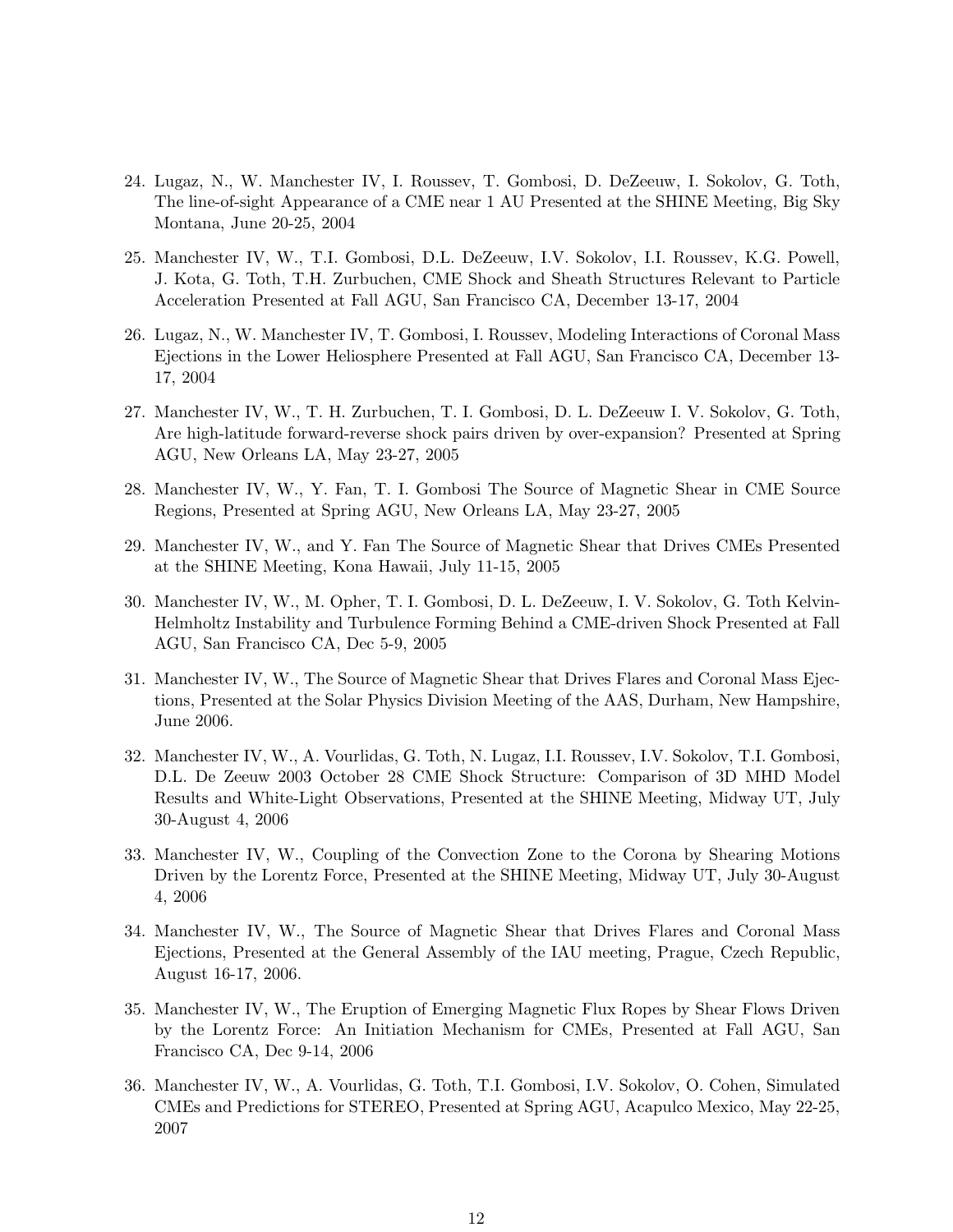- 37. Manchester IV, W., A. Vourlidas, G. Toth, T.I. Gombosi, I.V. Sokolov, O. Cohen, Simulated CMEs and predictions for STEREO Presented at Spring EGU, Vienna Austria, April 15-20, 2007
- 38. Manchester IV, W., Shear Flows Driven by the Lorentz Force During Flux Emergence: The Energy Source for Coronal Mass Ejections and Flares Presented at National Solar Observatory workship Subsurface and Atmospheric Influences on Solar Activity, Sunspot NM, April 16-20, 2007
- 39. Manchester IV, W., Partial Eruption of Magnetic Flux Ropes by Shear Flows: A Model for Coronal Mass Ejections, Presented at AAS-SPD meeting, Honolulu, HI, May 27-31, 2007
- 40. Manchester IV, W., How Magnetic Flux Emergence Causes the Buildup of Energy Necessary For CMEs and Flares, Presented at Living With A Star Workshop, Boulder, CO, September 10-13, 2007
- 41. Manchester IV, W., A. Vourlidas, T. Gombosi, O. Cohen, R. Frazin, I. Sokolov, Toth, G., Predicting the Three-Dimensional Heliosphere as viewed by STEREO, Presented at STEREO Working Group, Pasadena, CA, November 13-14, 2007
- 42. Manchester IV, W., A. Vourlidas, G. Toth, N. Lugaz, I.V. Sokolov, T.I. Gombosi, D.L. De Zeeuw, and M. Opher Modeling STEREO White-Light Observations of CMEs with 3D MHD Simulations Presented at Fall AGU, San Francisco CA, Dec 10-14, 2007
- 43. Manchester IV, W., A. Vourlidas, O. Cohen, B. Van der Holst, K.C. Hansen, T.I. Gombosi, I.V. Sokolov, G. Toth, Y-D. Jia, Simulating the 2007 April 19 CME, Presented at Spring EGU meeting, Viena Austria, April 13-18, 2008
- 44. Manchester IV, W., A. Vourlidas, G. Toth, N. Lugaz, I.V. Sokolov, T.I. Gombosi, D.L. De Zeeuw, and M. Opher, MHD Simulations of the Structure, Evolution and Appearance of CME-driven Shocks Presented at SHINE meeting, Zermatt Utah, June 23-27, 2008
- 45. Manchester IV, W., A. Vourlidas, O. Cohen, B. Van der Holst, K.C. Hansen, T.I. Gombosi, I.V. Sokolov, G. Toth, Y-D. Jia, Simulating the interaction of the 2007 April 19 CME with Comet Encke, Presented at the COSPAR meeting, Montreal Canada, July 13-20, 2008
- 46. Manchester IV, W., F. Fang, Shear Flows Driven by the Lorentz Force: An Energy Source for Coronal Mass Ejections and Flares, Presented at Fall AGU, San Francisco CA, Dec 13-17, 2008
- 47. Manchester IV, W., Flux Emergence: An Initiation Mechanism for Coronal Mass Ejections, Presented at the AAS, Solar Physics Division Meeting, Boulder CO, June 15-18, 2009
- 48. Manchester IV, W., F. Fang, B. van der Holst,Photospheric Flows During Flux Emergence that Drive Coronal Mass Ejections,Presented at the Flux Emergence Workshop, Tenerife, Spain, November 2-5, 2009
- 49. Manchester IV, W. F. Fang, B. van der Holst, Study of Flux Emergence: Photospheric Shear Flows That Produce Coronal Eruptions,Fall AGU Meeting, San Francisco, CA, December 14-18, 2009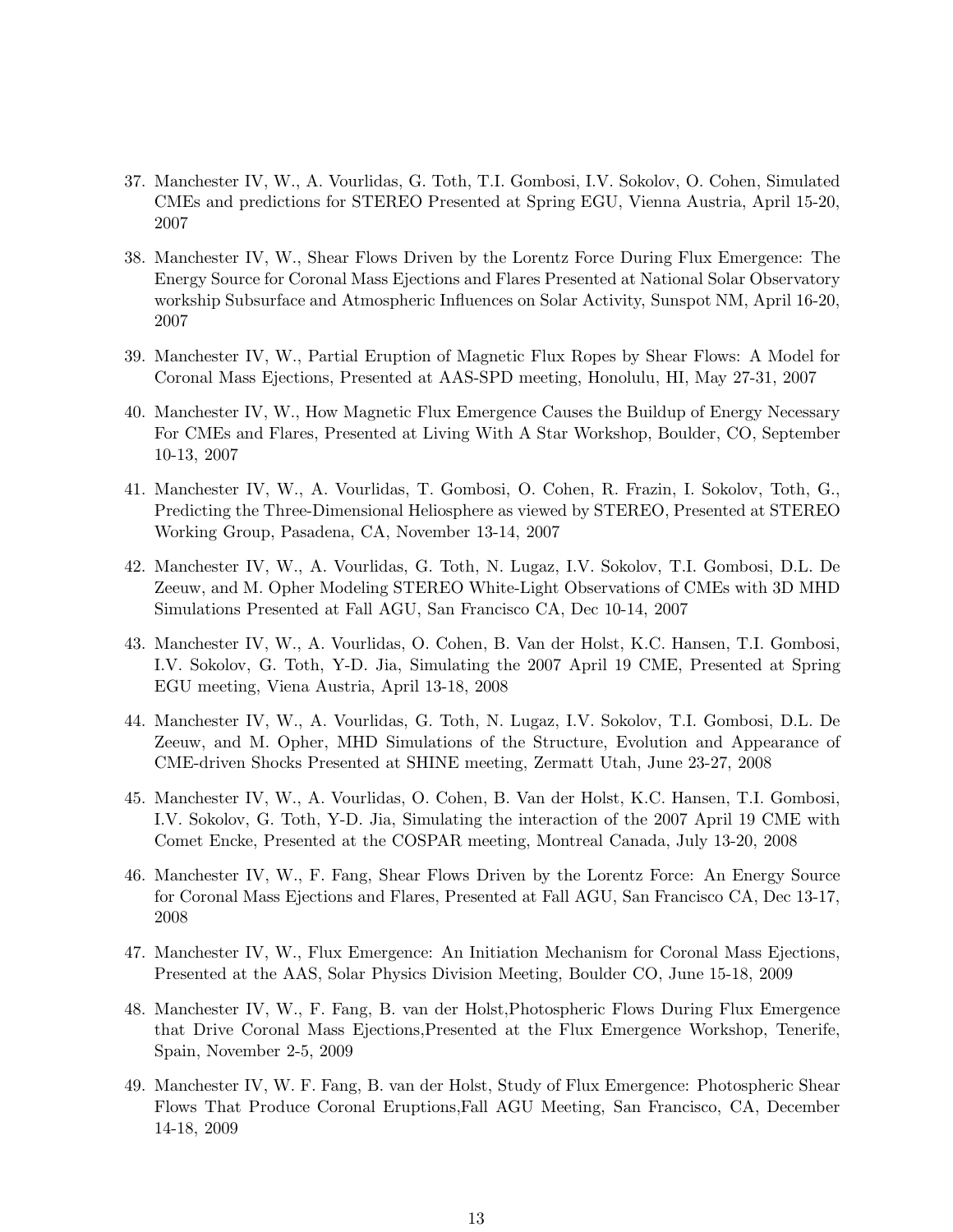- 50. Manchester IV, W., F. Fang, F., B. van der Holst, Emergence and Eruption of Magnetic Flux Ropes, a Model for Coronal Mass Ejections, AAS Solar Physics Division Meeting, May 23-28, 2010
- 51. Manchester IV, W., B. van der Holst, R. Frazin, T. Gombosi, A. Vourlidas, Y. Liu, A. Vasquez, MHD Simulation of the 2008 December 12 CME: Comparison with STEREO Observations, presented at 38th Scientific Assembly of the Committee on Space Research, Bremen Germany, July 18-24, 2010
- 52. Fang, F., W. Manchester IV, W. Abbett, B. van der Holst, and C. Schrijver, Simulation of Flux Emergence in Solar Active Regions, Presented at Fall AGU meeting, San Francisco CA, December 2010.
- 53. Fang, F., W. Manchester IV, W.P. Abbett, B. van der Holst, 'Coupling of Convective Flows and Emerging Magnetic Fields', oral at the 3rd SDO Workshop, Palo Alto CA, September 30-October 3, 2011 /item Fang, F., W. Manchester IV, W.P. Abbett, B. van der Holst, Simulation of Flux Emergence from the Convection Zone, oral at the 4th Flux Emergence Workshop, Berkeley CA, August 22-25, 2011.
- 54. Manchester IV, W., F. Fang, B. van der Holst, B. Abbett, Title: Patterns of Large-Scale Flux Emergence, 4th Flux Emergence Workshop, Berkeley CA, August 22-25, 2011.
- 55. Jin, M., W. Manchester IV, B. van der Holst, J. Gruesbeck, R. A. Frazin, A. M. Vasquez, P. L. Lamy, A. Llebaria, A. Fedorov, G. Toth, T. I. Gombosi, 'A Global Two-Temperature Corona and Inner Heliosphere Model: A Validation Study', poster at 2011 SHINE Workshop, Snowmass, CO, July 11-15, 2011
- 56. F. Fang, W. Manchester IV, W.P. Abbett, B. van der Holst, The Effect of Subsurface Flows during Flux Emergence, oral at fall AGU meeting 2011, San Francisco, CA, December 59, 2011
- 57. Jin, M., W. Manchester IV, B. van der Holst, J.R. Gruesbeck, R.A. Frazin, E. Landi, A.M. Vasquez, G. Toth, T.I. Gombosi, 'Modeling Solar Wind and Coronal Mass Ejection During Carrington Rotation 2107', oral at AGU fall meeting 2011, San Francisco, CA, December 5-9, 2011
- 58. Manchester IV, W. and B. van der Holst, 'CME Acceleration: A comparison Between Numerical Models and Observations', poster at AGU fall meeting 2011, San Francisco, CA, December 5-9, 2011
- 59. Manchester IV, W. and J. Kozyra, Modeling an Extremely Energetic CME: the 1859 Carrington Event, NASA/LWS Extreme Space Weater Events, Boulder CO, May 14-17, 2012
- 60. M. Jin, W. Manchester IV, B. van der Holst, R. Oran, I. Sokolov, G. Toth, T.I. Gombosi, Numerical Simulations of Coronal Mass Ejection on 2011 March 7: One-Temperature and Two-Temperature Model Comparison, SHINE meeting, Maui Hawaii, June 2529, 2012.
- 61. M. Jin, W. Manchester IV, Simulate the Coronal Mass Ejection on 2011 March 7 from Chromosphere to 1 AU. Fall AGU, San Francisco, CA, December 3-7, 2012
- 62. Z. Huang, B. van der Holst, R. Frazin, W. Manchester, R. Oran, M. Jin, A. Vasquez, T. Gombosi, Inverted Temperature Loops in the Quiet Sun Corona With 3D, Global MHD Modeling, Fall AGU, San Francisco, CA, December 3-7, 2012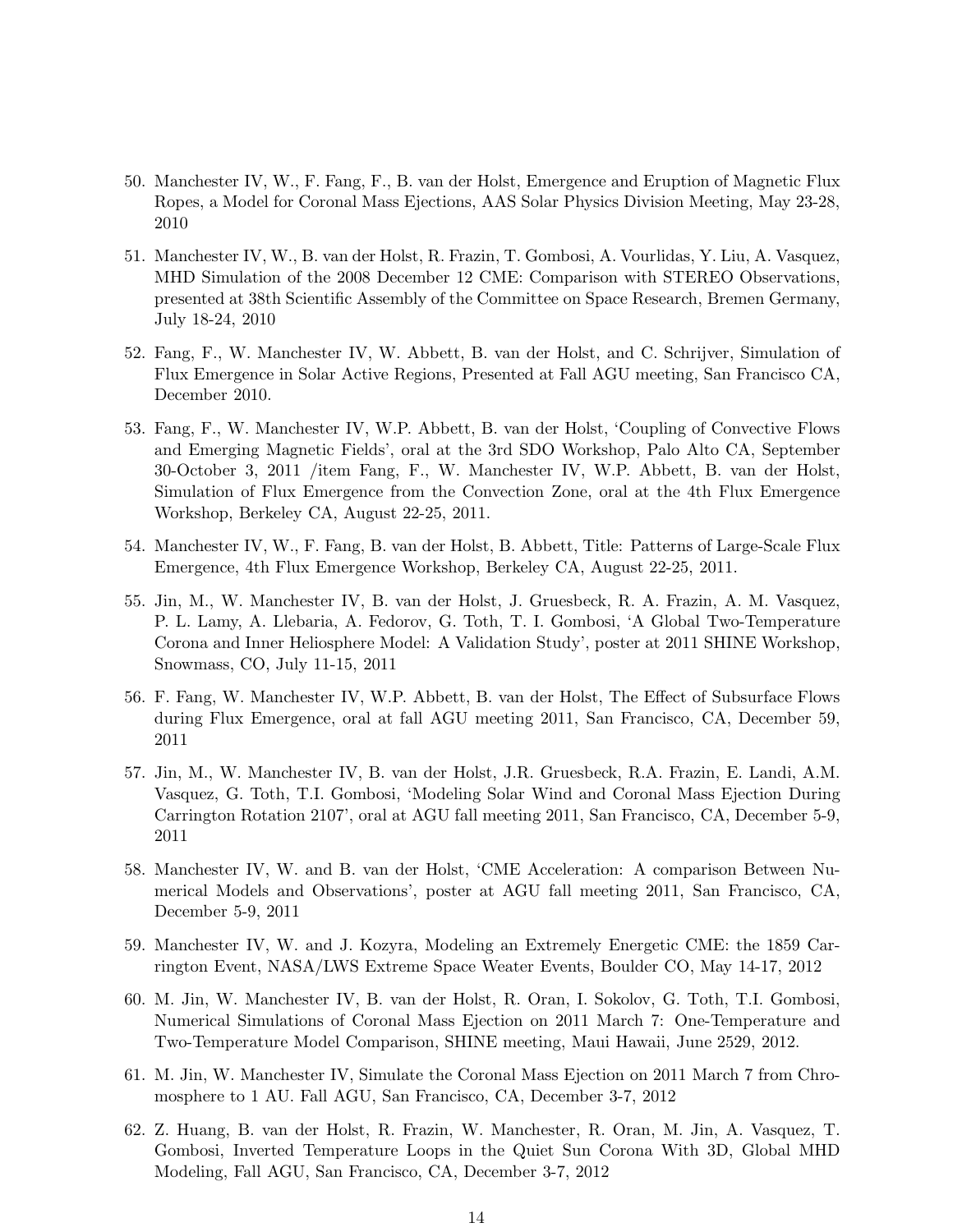63. W. Manchester, F. Fang, C. Burns, A. Kosovichev, X. Sun, M. Cheung, M. DeRosa, Initiation of CMEs: A Comparison of AR11158 with a Simulation of Flux Cancellation, Fall AGU, San Francisco, CA, December 3-7, 2012

### Seminars and Colloquia

- 1. Global MHD Simulations of Flux Rope Driven CMEs, Colloquium presented at High Altitude Observatory, Boulder, CO, April 17, 2002
- 2. 3D Simulations of Magnetically Driven Coronal Mass Ejections, Colloquium presented at University of Michigan, Ann Arbor, MI, June 07, 2002
- 3. Flux Rope Propagation from the Solar Convection Zone to the Earth, Colloquium presented at High Altitude Observatory, Boulder, CO, March 04, 2004
- 4. Flux Rope Emergence from the Solar Convection Zone, Colloquium presented at Lockheed-Martin, Palo Alto, CA, October 25, 2004
- 5. The Source of Magnetic Shear that Drives Solar Eruptions, Colloquium presented at JPL, Pasadena, CA, June 24, 2005
- 6. CME-driven Shock Structure and Reverse Shock Formation Resulting from Interaction with a Bimodal Solar Wind, Science Talk presented at High Altitude Observatory, Boulder, CO, August 17, 2005
- 7. Adaptive Solution of the Magnetohydrodynamic Equations with Finite Volume Upwind Schemes, Colloquium presented at Scientific Computing Division, Boulder, CO, August 25, 2005
- 8. The Source of Magnetic Shear that Drives Coronal Eruptions, Seminar presented at the University of Michigan, Ann Arbor, MI, December 19, 2005
- 9. The Source of Magnetic Shear that Drives Flares and Coronal Mass Ejections, Colloquium presented at Laboratory for Atmospheric and Space Physics, Boulder, CO, March 15, 2006
- 10. Simulations of the Sun-Earth System, Science Talk presented at High Altitude Observatory, Boulder, CO, March 17, 2006
- 11. The Source of Magnetic Shear that Drives Flares and Coronal Mass Ejections Colloquium presented at the Naval Research Laboratory, Washington D.C., April 18, 2006
- 12. The Source of Magnetic Shear that Drives Flares and Coronal Mass Ejections Colloquium presented at George Mason University, Fairfax, VA, April 19, 2006
- 13. A Source of Magnetic Shear and a Mechanism for Flares and Coronal Mass Ejections Science Talk presented at the High Altitude Observatory, Boulder, CO, July 7, 2006
- 14. The Source of Magnetic Shear that Drives Flares and Coronal Mass Ejections Seminar presented at the Center of Integrated Plasma Studies, Boulder, CO, July 7, 2006
- 15. Shear Flows Driven by the Lorentz Force During Flux Emergence: The Energy Source for Coronal Mass Ejections and Flares, Seminar presented at Michigan State University, East Lancing, MI, October 4, 2006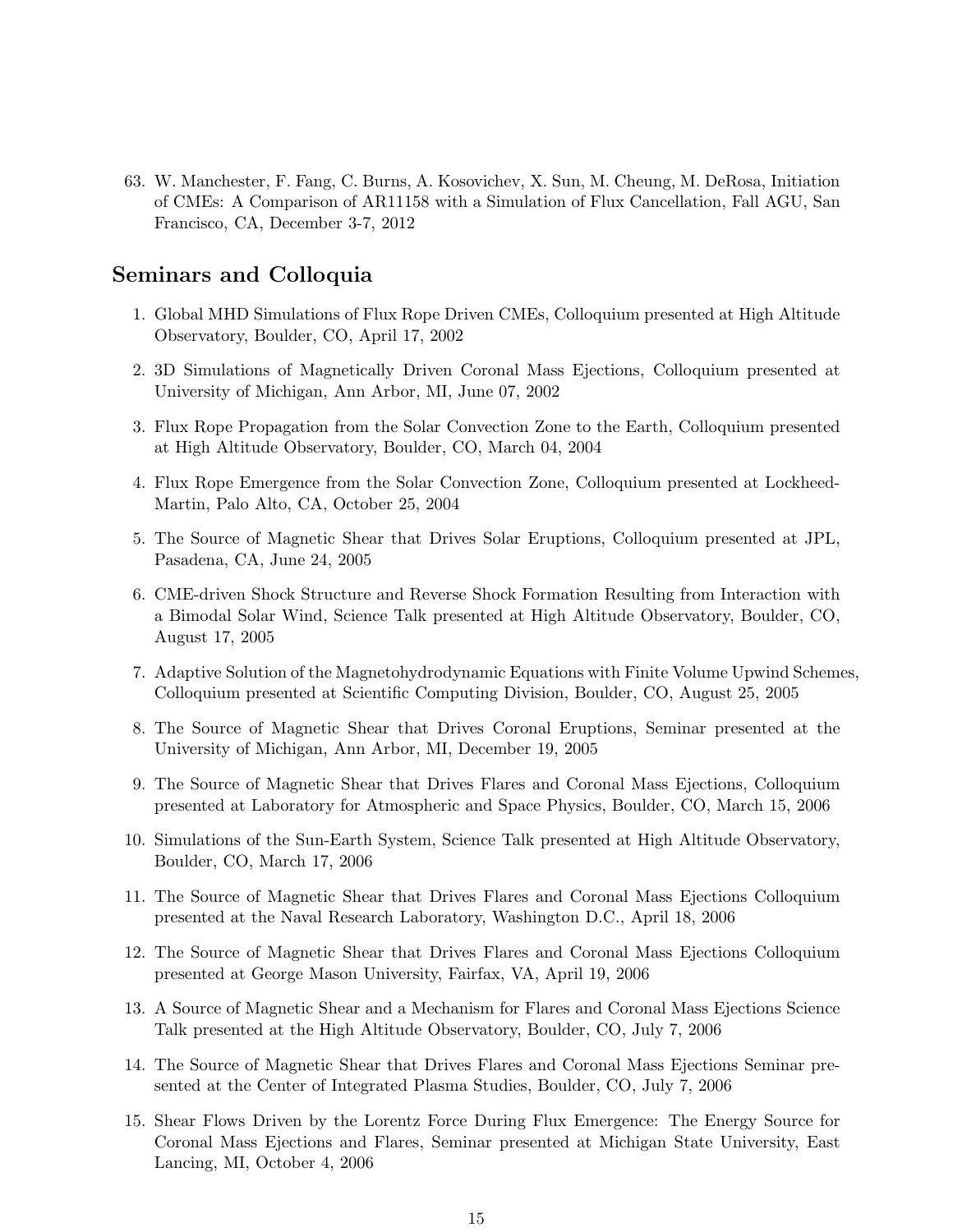- 16. Shear Flows Driven by the Lorentz Force During Flux Emergence: The Energy Source for Coronal Mass Ejections and Flares, Seminar given at Massachusetts Institute of Technology, Cambridge, MA, October 13, 2006
- 17. The Source of Magnetic Shear that Drives Flares and Coronal Mass Ejections, Seminar presented at Center for Astrophysics, Harvard University, Cambridge, MA, October 16, 2006
- 18. Shear Flows Driven by the Lorentz Force During Flux Emergence: The Energy Source for Coronal Mass Ejections and Flares, Seminar presented at New Jersey Institute of Technology, March 27, 2007
- 19. Simulations of Stellar Magnetic Eruptions and their Interaction with Stellar Winds, Seminar presented at the University of Chicago, March 30, 2007
- 20. Shear Flows Driven by the Lorentz Force During Flux Emergence: The Energy Source for Coronal Mass Ejections and Flares, Seminar presented at Chinese Academy of Sciences, May 23, 2007
- 21. Simulating the Propagation of Coronal Mass Ejections from The Sun to The Earth Seminar presented at the University of Michigan, September 19, 2007
- 22. Shear Flows Driven by the Lorentz Force: An Initiation Mechanism for Coronal Mass Ejections and Flares Seminar presented at the University of Alabama Huntsville, April 4, 2008
- 23. Signatures of Emerging Magnetic Flux Ropes: Shear Flows and Electric Current, Seminar presented at LMATC Solar and Astrophysics Lab, May 7, 2008

### Grants and Subcontracts Awarded as PI

Title: Evolution of CME Shocks in a Realistic Lower Corona Sponsor: NASA through subcontracts from JPL and George Mason University Period: 03/11/05-08/31/07 Amount: \$109,000

Title: Tomographic Determination of Lower Boundary Conditions in the Corona Sponsor: NSF through a subcontract from the University of Illinois Period: 01/01/06-12/31/08 Amount: \$87,000

Title: 3D MHD Numerical Simulations of Magnetic Flux Emergence with Comparisons to TRACE and MDI observations Sponsor: NASA SR&T Program Period: 02/15/2006-02/14/2009 Amount: \$292,661

Title: Modeling the 3D Density Structure and White-Light Appearance of CME Events Sponsor: NASA LWS TR&T Program Period: 08/01/06-07/31/09 Amount: \$260,000